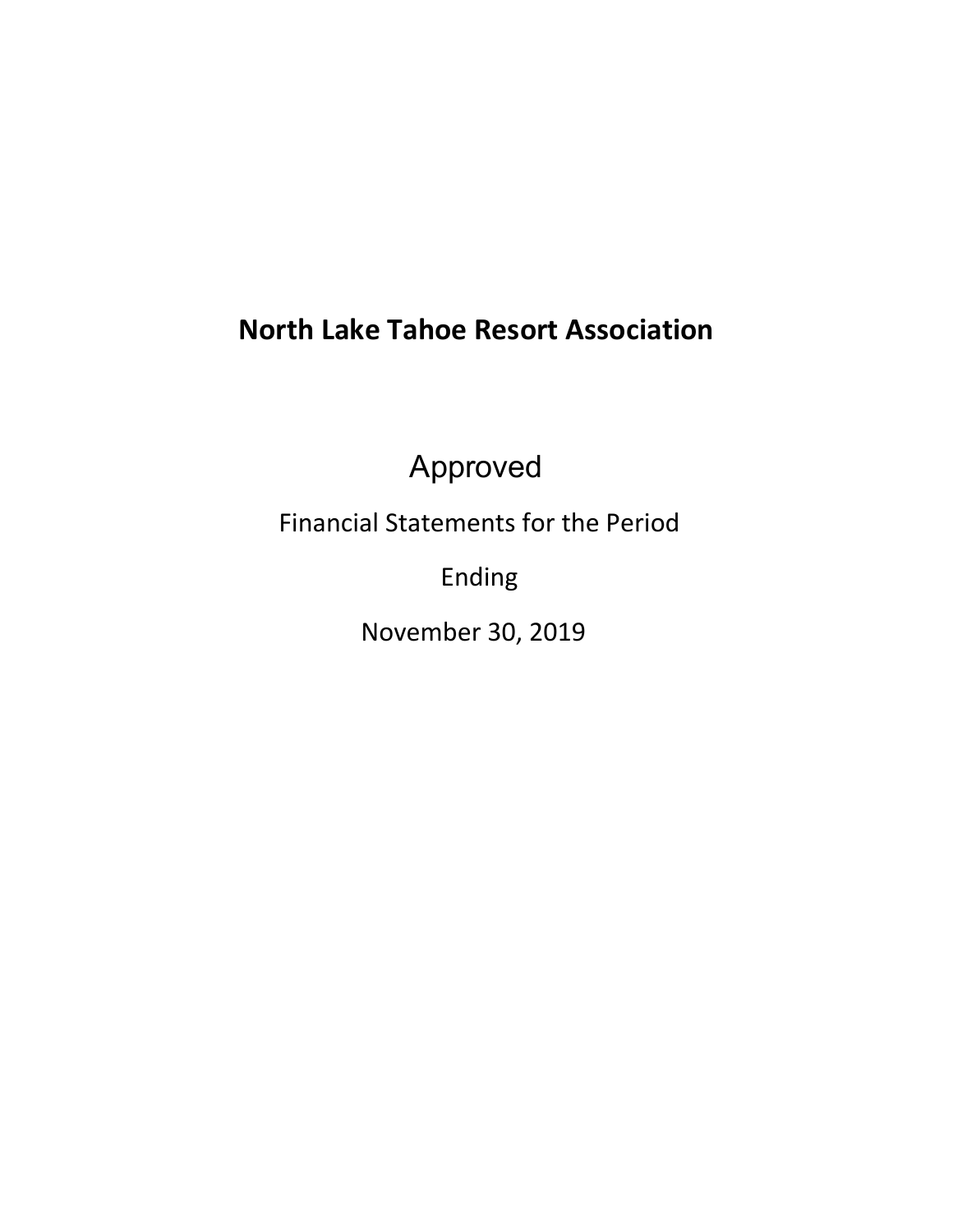**Accrual Basis**

# **North Lake Tahoe Resort Association Balance Sheet**

 **As of November 30, 2019**

|                                              | Nov 30, 19 | Nov 30, 18 | \$ Change   | % Change | Jun 30, 19 |
|----------------------------------------------|------------|------------|-------------|----------|------------|
| ASSETS                                       |            |            |             |          |            |
| <b>Current Assets</b>                        |            |            |             |          |            |
| <b>Checking/Savings</b>                      |            |            |             |          |            |
| 1001-00 · Petty Cash                         | 293        | 409        | (116)       | (28%)    | 116        |
| 1003-00 · Cash - Operations BOTW #6712       | 525,812    | 333,248    | 192,564     | 58%      | 332,281    |
| 1007-00 · Cash - Payroll BOTW #7421          | 5,864      | 6,548      | (684)       | (10%)    | 11,572     |
| 1008-00 · Marketing Reserve - Plumas         | 50,275     | 50,200     | 75          | 0%       | 50,244     |
| 1009-00 · Cash Flow Reserve - Plumas         | 100,735    | 100,533    | 202         | 0%       | 100,650    |
| 1071-00 · Payroll Reserves BOTW #8163        | 29,582     | 29,582     | $\mathbf 0$ | 0%       | 29,582     |
| 1080-00 · Special Events BOTW #1626          | 211,221    | 142,461    | 68,760      | 48%      | 138,243    |
| 10950 · Cash in Drawer                       | 2,676      | 950        | 1,726       | 182%     | 1,678      |
| <b>Total Checking/Savings</b>                | 926,458    | 663,931    | 262,527     | 40%      | 664,366    |
| <b>Accounts Receivable</b>                   |            |            |             |          |            |
| 1200-00 · Quickbooks Accounts Receivable     | 28,654     | 24,650     | 4,004       | 16%      | 24,817     |
| $1290-00 \cdot A/R - TOT$                    | 238,355    | 287,990    | (49, 635)   | (17%)    | 57,504     |
| <b>Total Accounts Receivable</b>             | 267,009    | 312,640    | (45, 631)   | (15%)    | 82,321     |
| <b>Other Current Assets</b>                  |            |            |             |          |            |
| 1200-99 $\cdot$ AR Other                     | 623        | 248        | 375         | 151%     | 10         |
| 1201-00 · Member Accounts Receivable         |            |            |             |          |            |
| 1201-01 · Member AR - Member Dues            | 17,960     | 13.685     | 4,275       | 31%      | 2,720      |
| 1201-03 · Member AR - Other                  | 1,270      | 0          | 1,270       | 100%     | 3,745      |
| 1201-00 · Member Accounts Receivable - Other | 0          | 900        | (900)       | (100%)   | 0          |
| Total 1201-00 · Member Accounts Receivable   | 19,230     | 14,585     | 4,645       | 32%      | 6,465      |
| 1201-02 · Allowance for Doubtful Accounts    | (2, 775)   | (2,775)    | $\mathbf 0$ | 0%       | (1,587)    |
| 12100 · Inventory Asset                      |            |            |             |          |            |
| 25300 · Gift Cards Outstanding               | 18         | 0          | 18          | 100%     | 15         |
| 12100 · Inventory Asset - Other              | 30,512     | 24,130     | 6,382       | 26%      | 22,015     |
| Total 12100 · Inventory Asset                | 30,530     | 24,130     | 6,400       | 27%      | 22,030     |
| 1299 · Receivable from NLTMC                 | 7,425      | 12,114     | (4,689)     | (39%)    | 15,703     |
| 1490-00 · Security Deposits                  | 1,250      | 1,250      | 0           | 0%       | 1,250      |
| <b>Total Other Current Assets</b>            | 56,283     | 49,552     | 6,731       | 14%      | 43,871     |
| <b>Total Current Assets</b>                  | 1,249,750  | 1,026,123  | 223,627     | 22%      | 790,558    |
| <b>Fixed Assets</b>                          |            |            |             |          |            |
| 1700-00 · Furniture & Fixtures               | 45,289     | 68,768     | (23, 479)   | (34%)    | 45,289     |
| 1701-00 · Accum. Depr. - Furn & Fix          | (45, 289)  | (68, 768)  | 23,479      | 34%      | (45, 289)  |
| 1740-00 · Computer Equipment                 | 4,270      | 8,436      | (4, 166)    | (49%)    | 4,270      |
| 1741-00 · Accum. Depr. - Computer Equip      | (4,269)    | (8, 435)   | 4,166       | 49%      | (4,269)    |
| 1750-00 · Computer Software                  | 20,493     | 21,520     | (1,027)     | (5%)     | 20,493     |
| 1751-00 · Accum. Amort. - Software           | (19, 675)  | (19, 225)  | (450)       | (2%)     | (19,085)   |
| 1770-00 · Leasehold Improvements             | 24,284     | 24,284     | 0           | 0%       | 24,284     |
| 1771-00 · Accum. Amort - Leasehold Impr      | (24, 284)  | (24, 284)  | 0           | 0%       | (24, 284)  |
| <b>Total Fixed Assets</b>                    | 819        | 2,296      | (1, 477)    | (64%)    | 1,409      |
| <b>Other Assets</b>                          |            |            |             |          |            |
| 1400-00 · Prepaid Expenses                   |            |            |             |          |            |
| 1410-00 · Prepaid Insurance                  | 14,904     | 17,775     | (2,871)     | (16%)    | 14,312     |
| 1430-00 · Prepaid 1st Class Postage          | 100        | 1,000      | (900)       | $(90\%)$ | 100        |
| 1400-00 · Prepaid Expenses - Other           | 7,521      | 8,836      | (1, 315)    | (15%)    | 3,964      |
|                                              |            |            |             |          |            |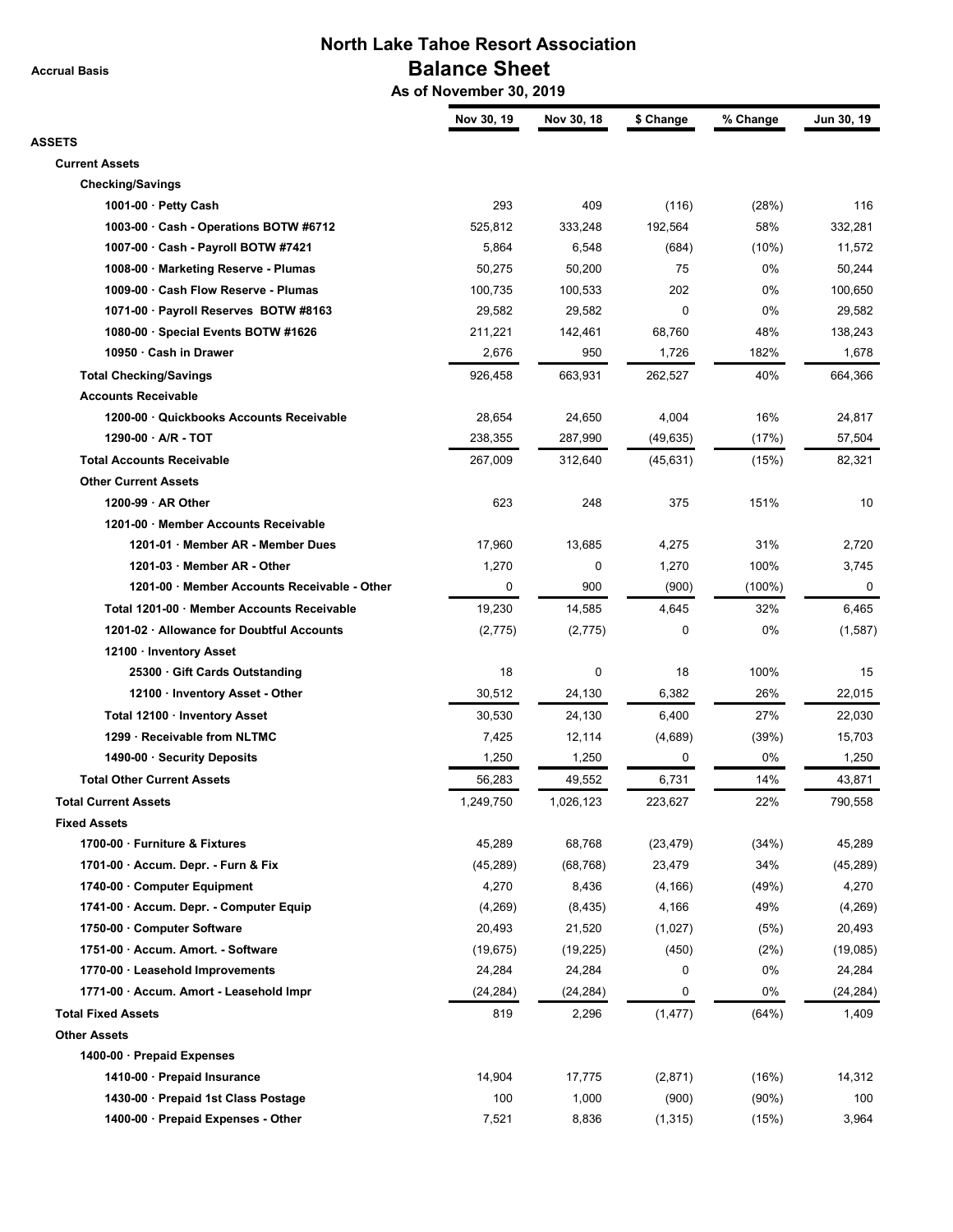**Accrual Basis**

# **North Lake Tahoe Resort Association Balance Sheet**

 **As of November 30, 2019**

|                                               | Nov 30, 19  | Nov 30, 18 | \$ Change | % Change  | Jun 30, 19 |
|-----------------------------------------------|-------------|------------|-----------|-----------|------------|
| Total 1400-00 · Prepaid Expenses              | 22,525      | 27,611     | (5,086)   | (18%)     | 18,376     |
| <b>Total Other Assets</b>                     | 22,525      | 27,611     | (5,086)   | (18%)     | 18,376     |
| <b>TOTAL ASSETS</b>                           | 1,273,092   | 1,056,027  | 217,065   | 21%       | 810,343    |
| <b>LIABILITIES &amp; EQUITY</b>               |             |            |           |           |            |
| <b>Liabilities</b>                            |             |            |           |           |            |
| <b>Current Liabilities</b>                    |             |            |           |           |            |
| <b>Accounts Payable</b>                       |             |            |           |           |            |
| 2000-00 · Accounts Payable                    | 137,743     | 49,264     | 88,479    | 180%      | 73,556     |
| <b>Total Accounts Payable</b>                 | 137,743     | 49,264     | 88,479    | 180%      | 73,556     |
| <b>Other Current Liabilities</b>              |             |            |           |           |            |
| 21000 · Salaries/Wages/Payroll Liabilit       |             |            |           |           |            |
| 2100-00 · Salaries / Wages Payable            | 18,109      | 22,362     | (4,253)   | (19%)     | 20,922     |
| 2101-00 · Incentive Payable                   | 24,086      | 25,082     | (996)     | (4%)      | 58,630     |
| 2102-00 Commissions Payable                   | 16,486      | 3,986      | 12,500    | 314%      | 7,132      |
| 2120-00 · Empl. Federal Tax Payable           | 7,023       | 9,686      | (2,663)   | (27%)     | 9,775      |
| 2175-00 · 401 (k) Plan                        | 3,928       | 5,427      | (1,499)   | (28%)     | 4,369      |
| 2180-00 · Estimated PTO Liability             | 52,993      | 49,004     | 3,989     | 8%        | 52,993     |
| Total 21000 · Salaries/Wages/Payroll Liabilit | 122,625     | 115,547    | 7,078     | 6%        | 153,821    |
| 2190-00 · Sales and Use Tax Payable           |             |            |           |           |            |
| 2195-00 · Use Tax Payable                     | 0           | 26         | (26)      | $(100\%)$ | 827        |
| 25500 · *Sales Tax Payable                    | 1,150       | 1,240      | (90)      | (7%)      | 2,307      |
| 2190-00 · Sales and Use Tax Payable - Other   | 0           | 36         | (36)      | $(100\%)$ | 0          |
| Total 2190-00 · Sales and Use Tax Payable     | 1,150       | 1,302      | (152)     | (12%)     | 3,134      |
| 2250-00 · Accrued Expenses                    | 8,451       | 1,339      | 7,112     | 531%      | 59,690     |
| 2400-60 · Deferred Revenue- Member Dues       | 33,778      | 37,046     | (3,268)   | (9%)      | 57,969     |
| 2500-00 · Deferred Revenue - TMBC             | 675         | 599        | 76        | 13%       | 840        |
| 2651-00 · Deferred Rev - Conference           | $\mathbf 0$ | 4,904      | (4,904)   | $(100\%)$ | $\Omega$   |
| 2700-00 · Deferred Rev. County                | 350,305     | 350,305    | 0         | 0%        | 0          |
| $2800-00 \cdot$ Suspense                      | 0           | 4,067      | (4,067)   | $(100\%)$ | $\Omega$   |
| 2900-00 · Due To/From County of Placer        | 19,871      | 5,160      | 14,711    | 285%      | 19,871     |
| <b>Total Other Current Liabilities</b>        | 536,855     | 520,269    | 16,586    | 3%        | 295,325    |
| <b>Total Current Liabilities</b>              | 674,598     | 569,533    | 105,065   | 18%       | 368,881    |
| <b>Total Liabilities</b>                      | 674,598     | 569,533    | 105,065   | 18%       | 368,881    |
| <b>Equity</b>                                 |             |            |           |           |            |
| 32000 · Unrestricted Net Assets               | (17,007)    | (11,669)   | (5,338)   | (46%)     | (11,669)   |
| 3300-11 · Designated Marketing Reserve        | 308,202     | 275,755    | 32,447    | 12%       | 308,202    |
| 3301 · Cash Flow Reserve                      | 100,248     | 100,248    | 0         | 0%        | 100,248    |
| 3302 · Marketing Cash Reserve                 | 50,018      | 50,018     | 0         | 0%        | 50,018     |
| <b>Net Income</b>                             | 157,034     | 72,139     | 84,895    | 118%      | (5, 338)   |
| <b>Total Equity</b>                           | 598,495     | 486,491    | 112,004   | 23%       | 441,461    |
| <b>TOTAL LIABILITIES &amp; EQUITY</b>         | 1,273,092   | 1,056,027  | 217,065   | 21%       | 810,343    |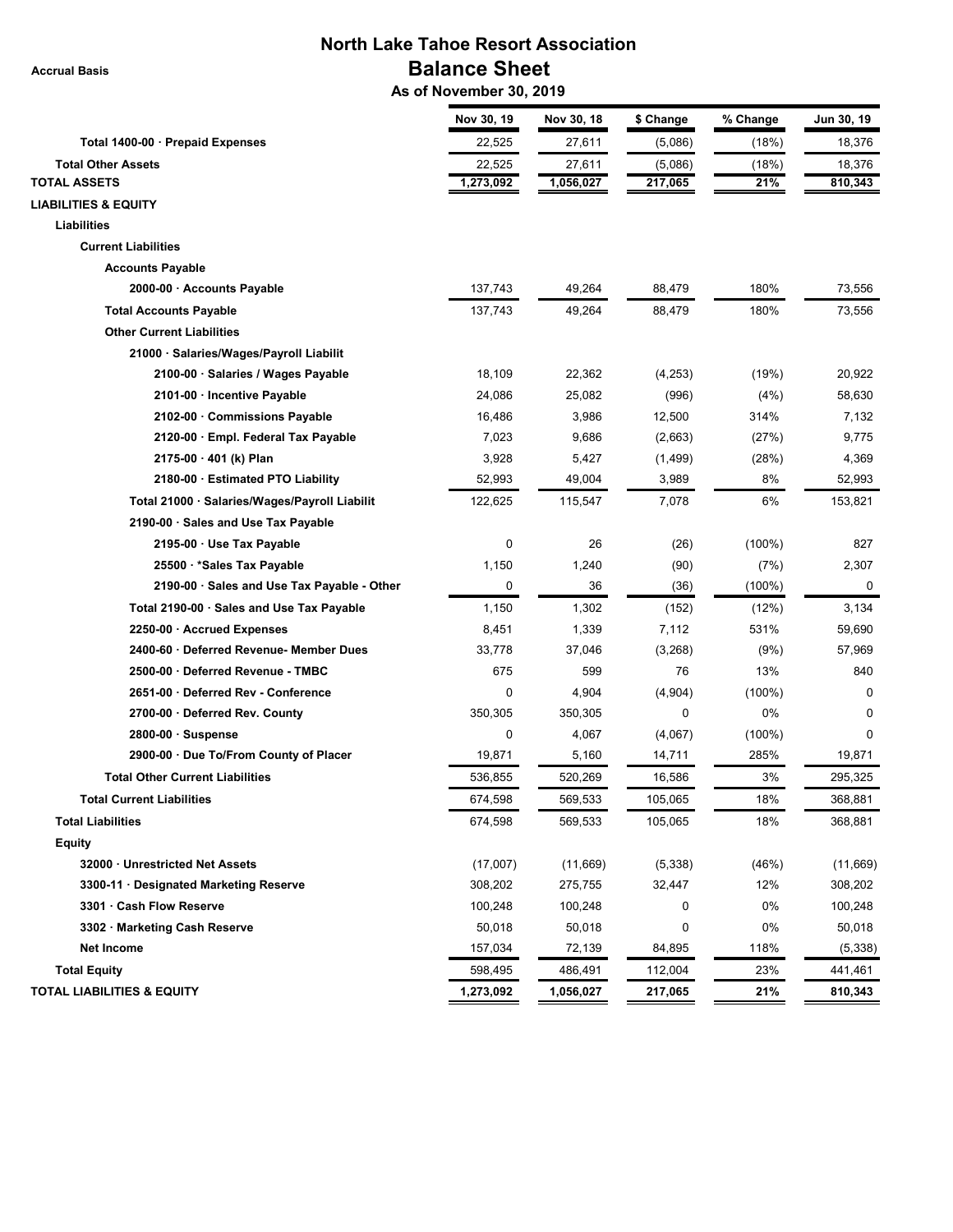## North Lake Tahoe Resort Association Profit & Loss Prev Year Comparison

Accrual Basis July through November 2019

|                                                                                                                     | <b>Jul - Nov 19</b>  | Jul - Nov 18         | \$ Change         | % Change                 |
|---------------------------------------------------------------------------------------------------------------------|----------------------|----------------------|-------------------|--------------------------|
| <b>Ordinary Income/Expense</b><br>Income                                                                            |                      |                      |                   |                          |
| 4050-00 County of Placer TOT Funding<br>4200-00 · Membership Dues Revenue                                           | 1,517,768<br>55,971  | 1,609,948<br>55,366  | $-92,180$<br>605  | $-6%$<br>1%              |
| 4205-00 · Conference Dues<br>4250-00 · Revenues-Membership Activities                                               | $\Omega$             | 4,262                | $-4,262$          | $-100%$                  |
| 4250-02 · Chamber Events                                                                                            | 0                    | 527                  | -527              | $-100%$                  |
| 4250-03 · Summer/Winter Rec Luncheon<br>4251-00 · Tues AM Breakfast Club                                            | $\mathbf 0$<br>2,340 | 2,622<br>2,702       | $-2,622$<br>-362  | $-100%$<br>$-13%$        |
| 4250-00 · Revenues-Membership Activities - Other                                                                    | 3,576                | 3,395                | 181               | 5%                       |
| Total 4250-00 · Revenues-Membership Activities                                                                      | 5,916                | 9,246                | $-3,330$          | -36%                     |
| 4252-00 · Sponsorships<br>4253-00 · Revenue- Other<br>4350-00 · Special Events (Marketing)<br>4600-00 · Commissions | 0<br>0<br>0          | 600<br>6<br>$\Omega$ | $-600$<br>-6<br>0 | $-100%$<br>$-100%$<br>0% |
| 4601-00 · Commissions - South Shore<br>4600-00 · Commissions - Other                                                | 6,563<br>27,597      | 8,618<br>27,370      | $-2,055$<br>227   | $-24%$<br>1%             |
| Total 4600-00 · Commissions                                                                                         | 34,160               | 35,988               | $-1,828$          | $-5%$                    |
| 46000 · Merchandise Sales<br>4502-00 · Non-Retail VIC income<br>46000 · Merchandise Sales - Other                   | 215<br>58,755        | 2,344<br>58,621      | $-2,129$<br>134   | $-91%$<br>0%             |
| Total 46000 · Merchandise Sales                                                                                     | 58,970               | 60,965               | $-1,995$          | $-3%$                    |
| <b>Total Income</b>                                                                                                 | 1,672,785            | 1,776,381            | $-103,596$        | $-6%$                    |
| <b>Gross Profit</b>                                                                                                 | 1,672,785            | 1,776,381            | $-103,596$        | $-6%$                    |
| <b>Expense</b>                                                                                                      |                      |                      |                   |                          |
| 5000-00 · Salaries & Wages<br>5000-01 · In-Market Administration                                                    | $\mathbf 0$          | 0                    | 0                 | 0%                       |
| 5010-00 · Sales Commissions                                                                                         | 11,445               | 12,032               | $-587$            | -5%                      |
| $5020-00 \cdot P/R$ - Tax Expense                                                                                   | 29,401               | 31,627               | $-2,226$          | $-7%$                    |
| 5030-00 · P/R - Health Insurance Expense                                                                            | 56,258               | 49,958               | 6,300             | 13%                      |
| 5040-00 · P/R - Workmans Comp                                                                                       | 4,151                | 3,285                | 866               | 26%                      |
| 5060-00 $\cdot$ 401 (k)                                                                                             | 15,141               | 16,969               | $-1,828$          | $-11%$                   |
| 5070-00 Other Benefits and Expenses<br>5000-00 · Salaries & Wages - Other                                           | 1,739<br>359,172     | 1,546<br>433,173     | 193<br>$-74,001$  | 13%<br>$-17%$            |
| Total 5000-00 · Salaries & Wages                                                                                    | 477,306              | 548,590              | $-71,284$         | $-13%$                   |
| $5100-00 \cdot$ Rent                                                                                                |                      |                      |                   |                          |
| $5110-00 \cdot$ Utilities                                                                                           | 4,032                | 4,979                | -947              | $-19%$                   |
| 5140-00 · Repairs & Maintenance                                                                                     | 2,387                | 926                  | 1,461             | 158%                     |
| 5150-00 · Office - Cleaning                                                                                         | 3,900                | 2,865                | 1,035             | 36%                      |
| 5100-00 · Rent - Other                                                                                              | 65,290               | 63,826               | 1,464             | 2%                       |
| Total 5100-00 · Rent                                                                                                | 75,609               | 72,596               | 3,013             | 4%                       |
| $5310-00 \cdot$ Telephone                                                                                           |                      |                      |                   |                          |
| 5320-00 · Telephone<br>$5350-00$ · Internet                                                                         | 9,257<br>$\mathbf 0$ | 14,972<br>25         | $-5,715$<br>$-25$ | $-38%$<br>$-100%$        |
| Total 5310-00 · Telephone                                                                                           | 9,257                | 14,997               | $-5,740$          | -38%                     |
| 5420-00 · Mail - USPS                                                                                               |                      |                      |                   |                          |
| 5480-00 · Mail - Fed Ex<br>5420-00 · Mail - USPS - Other                                                            | $\mathbf 0$<br>817   | 54<br>1,315          | -54<br>$-498$     | $-100%$<br>$-38%$        |
| Total 5420-00 · Mail - USPS                                                                                         | 817                  | 1,368                | $-551$            | -40%                     |
| 5510-00 · Insurance/Bonding                                                                                         | 6,889                | 2,677                | 4,212             | 157%                     |
| $5520-00 \cdot$ Supplies<br>5525-00 · Supplies- Computer <\$1000                                                    | 575                  | 3,204                | $-2,629$          | $-82%$                   |
| 5520-00 · Supplies - Other                                                                                          | 8,008                | 5,148                | 2,860             | 56%                      |
| Total 5520-00 $\cdot$ Supplies                                                                                      | 8,583                | 8,352                | 231               | 3%                       |
| 5610-00 Depreciation                                                                                                | 590                  | 745                  | $-156$            | -21%                     |
| 5700-00 · Equipment Support & Maintenance                                                                           | 205                  | 650                  | -445              | -68%                     |
| 5710-00 · Taxes, Licenses & Fees                                                                                    | 4,499                | 4,156                | 344               | 8%                       |
| 5740-00 · Equipment Rental/Leasing                                                                                  | 13,536               | 5,234                | 8,302             | 159%                     |
| 5800-00 · Training Seminars                                                                                         | 755                  | 2,278                | $-1,523$          | $-67%$                   |
| 5850-00 · Artist of Month - Commissions<br>5900-00 · Professional Fees                                              | 2,338                | 1,894                | 444               | 23%                      |
| 5910-00 · Professional Fees - Attorneys                                                                             | 2,000                | 840                  | 1,160             | 138%                     |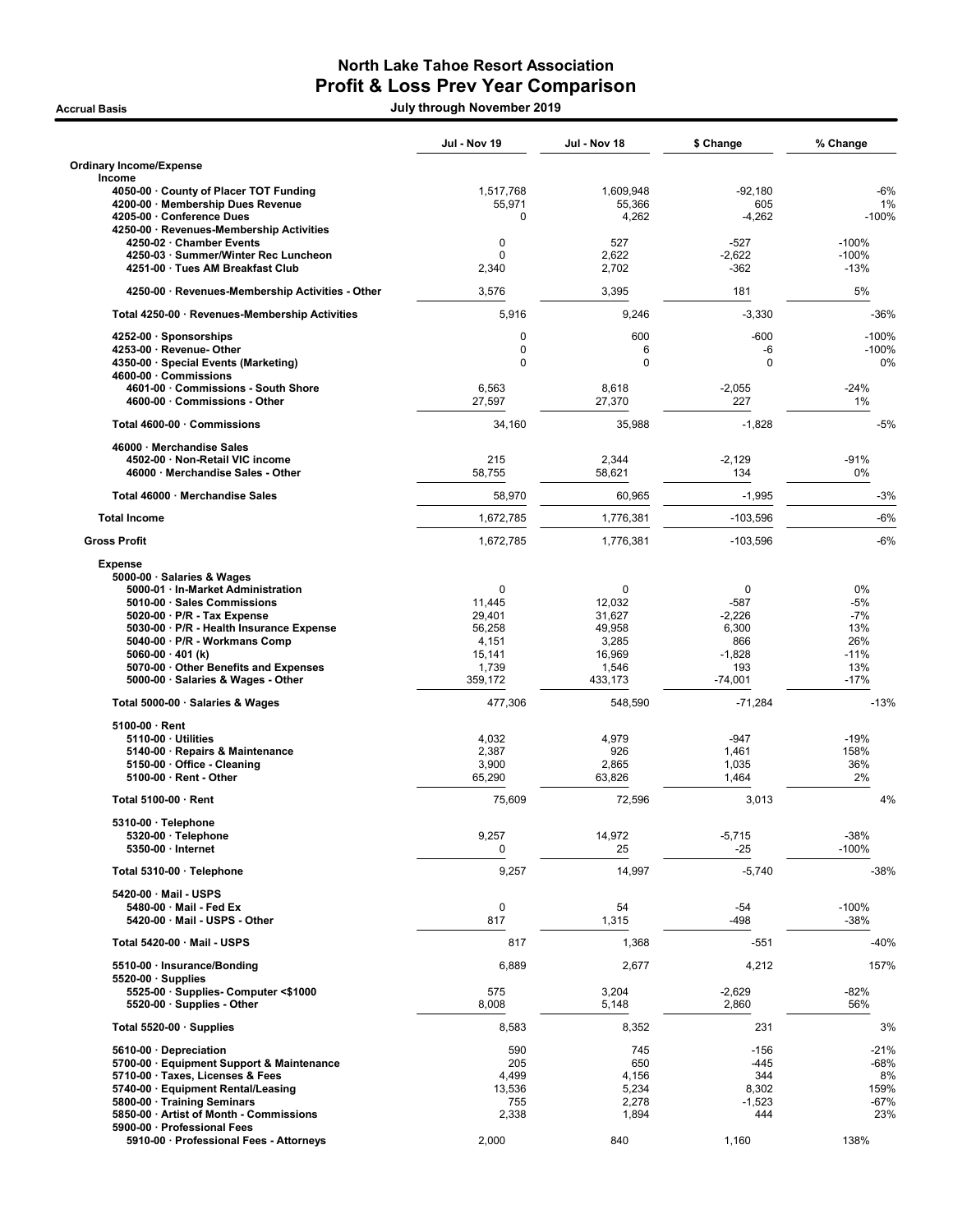# North Lake Tahoe Resort Association Profit & Loss Prev Year Comparison

Accrual Basis July through November 2019

|                                                                                                                                                                                                                                                                                                                   | Jul - Nov 19                                             | Jul - Nov 18                                                      | \$ Change                                                     | % Change                                                  |
|-------------------------------------------------------------------------------------------------------------------------------------------------------------------------------------------------------------------------------------------------------------------------------------------------------------------|----------------------------------------------------------|-------------------------------------------------------------------|---------------------------------------------------------------|-----------------------------------------------------------|
| 5920-00 · Professional Fees - Accountant<br>5921-00 · Professional Fees - Other                                                                                                                                                                                                                                   | 18,800<br>50,399                                         | 21,000<br>0                                                       | $-2,200$<br>50,399                                            | $-11%$<br>100%                                            |
| Total 5900-00 · Professional Fees                                                                                                                                                                                                                                                                                 | 71,199                                                   | 21,840                                                            | 49,359                                                        | 226%                                                      |
| 5941-00 · Research & Planning                                                                                                                                                                                                                                                                                     | 0                                                        | 5,000                                                             | $-5,000$                                                      | $-100%$                                                   |
| $6020-00 \cdot$ Programs<br>6016-00 · Special Event Partnership                                                                                                                                                                                                                                                   | $\mathbf 0$                                              | 0                                                                 | 0                                                             | 0%                                                        |
| Total 6020-00 · Programs                                                                                                                                                                                                                                                                                          | $\mathbf 0$                                              | $\pmb{0}$                                                         | 0                                                             | 0%                                                        |
| $6420-00 \cdot$ Events<br>6420-01 · Sponsorships<br>6023-00 · Autumn Food & Wine                                                                                                                                                                                                                                  | 34,668                                                   | 34,278                                                            | 391                                                           | 1%                                                        |
| 6421-04 · Broken Arrow Skyrace<br>$6421-06 \cdot$ Spartan<br>6421-08 · Tough Mudder<br>6421-10 · WinterWonderGrass - Tahoe                                                                                                                                                                                        | 0<br>254,019<br>0<br>$-220$                              | 20,000<br>254,000<br>8,000<br>47                                  | $-20,000$<br>19<br>$-8,000$<br>-267                           | $-100%$<br>0%<br>$-100%$<br>$-564%$                       |
| Total 6420-01 · Sponsorships                                                                                                                                                                                                                                                                                      | 288,467                                                  | 316,325                                                           | $-27,858$                                                     | $-9%$                                                     |
| 6421-00 · New Event Development<br>6422-00 · Event Media                                                                                                                                                                                                                                                          | 220<br>$\mathbf 0$                                       | $\mathbf 0$<br>0                                                  | 220<br>0                                                      | 100%<br>0%                                                |
| 6424-00 · Event Operation Expenses                                                                                                                                                                                                                                                                                | 1,617                                                    | 2,514                                                             | -897                                                          | $-36%$                                                    |
| Total 6420-00 · Events                                                                                                                                                                                                                                                                                            | 290,304                                                  | 318,839                                                           | $-28,535$                                                     | $-9%$                                                     |
| 6423-00 · Membership Activities<br>6434-00 Community Awards Dinner<br>6436-00 · Membership - Wnt/Sum Rec Lunch<br>6437-00 · Tuesday Morning Breakfast Club<br>6441-00 · Membership - Miscellaneous Exp<br>6442-00 · Public Relations/Website<br>$6444-00 \cdot Trades$<br>6423-00 · Membership Activities - Other | 1,140<br>633<br>1,741<br>0<br>2,649<br>$\Omega$<br>1,129 | $\mathbf 0$<br>3,469<br>1,632<br>60<br>6,551<br>$\Omega$<br>1,788 | 1,140<br>$-2,836$<br>109<br>$-60$<br>$-3,902$<br>0<br>$-658$  | 100%<br>$-82%$<br>7%<br>$-100%$<br>$-60%$<br>0%<br>$-37%$ |
| Total 6423-00 · Membership Activities                                                                                                                                                                                                                                                                             | 7,292                                                    | 13,500                                                            | $-6,208$                                                      | -46%                                                      |
| 6730-00 · Marketing Cooperative/Media<br>6742-00 · Non-NLT Co-Op Marketing Program                                                                                                                                                                                                                                | 487,145<br>5,399                                         | 608,263<br>13,759                                                 | $-121,118$<br>$-8,360$                                        | $-20%$<br>$-61%$                                          |
| 6743-00 · BACC Marketing Programs<br>$6743-01 \cdot$ Shop Local<br>$6743-04 \cdot$ High Notes<br>6743-05 · Peak Your Adventure                                                                                                                                                                                    | 5,450<br>0<br>$\mathbf 0$                                | 7,132<br>0<br>1,000                                               | $-1,682$<br>0<br>$-1,000$                                     | $-24%$<br>0%<br>$-100%$                                   |
| Total 6743-00 · BACC Marketing Programs                                                                                                                                                                                                                                                                           | 5,450                                                    | 8,132                                                             | $-2,682$                                                      | $-33%$                                                    |
| 8100-00 · Cost of Goods Sold<br>51100 · Freight and Shipping Costs<br>52500 · Purchase Discounts<br>59900 · POS Inventory Adjustments<br>8100-00 · Cost of Goods Sold - Other                                                                                                                                     | 729<br>$-1$<br>116<br>31,270                             | 759<br>-40<br>32<br>31,348                                        | $-29$<br>40<br>85<br>$-78$                                    | $-4%$<br>99%<br>268%<br>$-0%$                             |
| Total 8100-00 · Cost of Goods Sold                                                                                                                                                                                                                                                                                | 32,115                                                   | 32,098                                                            | 17                                                            | 0%                                                        |
| 8200-00 · Associate Relations<br>8300-00 · Board Functions<br>8500-00 · Credit Card Fees<br>8700-00 · Automobile Expenses<br>8750-00 · Meals/Meetings<br>8810-00 · Dues & Subscriptions<br>8920-00 · Bad Debt                                                                                                     | 489<br>4,755<br>3,065<br>1,322<br>993<br>3,817<br>2,138  | 903<br>4,780<br>3,056<br>2,397<br>1,211<br>2,757<br>4,287         | -414<br>$-25$<br>9<br>$-1,075$<br>$-217$<br>1,060<br>$-2,149$ | -46%<br>$-1%$<br>0%<br>$-45%$<br>$-18%$<br>39%<br>-50%    |
| <b>Total Expense</b>                                                                                                                                                                                                                                                                                              | 1,515,867                                                | 1,704,357                                                         | $-188,491$                                                    | $-11%$                                                    |
| <b>Net Ordinary Income</b>                                                                                                                                                                                                                                                                                        | 156,918                                                  | 72,024                                                            | 84,895                                                        | 118%                                                      |
| Other Income/Expense<br>Other Income                                                                                                                                                                                                                                                                              |                                                          |                                                                   |                                                               |                                                           |
| 4700-00 · Revenues- Interest & Investment                                                                                                                                                                                                                                                                         | 116                                                      | 116                                                               | $\mathbf 0$                                                   | 0%                                                        |
| <b>Total Other Income</b>                                                                                                                                                                                                                                                                                         | 116                                                      | 116                                                               | 0                                                             | 0%                                                        |
| <b>Other Expense</b><br><b>Balancing Adjustments</b><br>8990-00 · Allocated                                                                                                                                                                                                                                       | 0<br>0                                                   | $\mathbf 0$<br>0                                                  | 0<br>0                                                        | 0%<br>0%                                                  |
| <b>Total Other Expense</b>                                                                                                                                                                                                                                                                                        | 0                                                        | $\pmb{0}$                                                         | 0                                                             | 0%                                                        |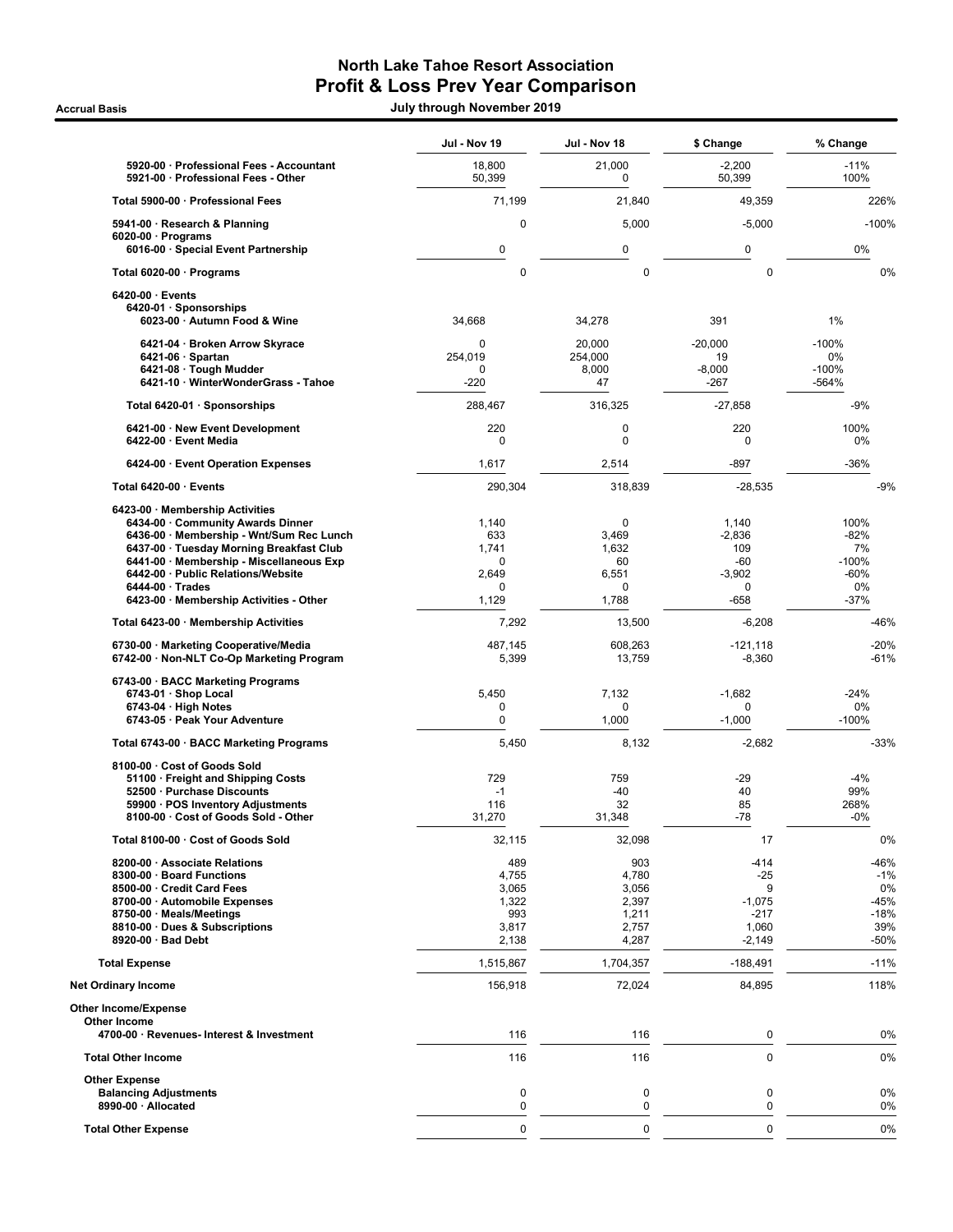## North Lake Tahoe Resort Association Profit & Loss Prev Year Comparison

Accrual Basis July through November 2019

| Jul - Nov 19 | Jul - Nov 18 | \$ Change | % Change |
|--------------|--------------|-----------|----------|
| 116          | 116          |           | 0%       |
| 157,034      | 72,139       | 84,895    | 118%     |
|              |              |           |          |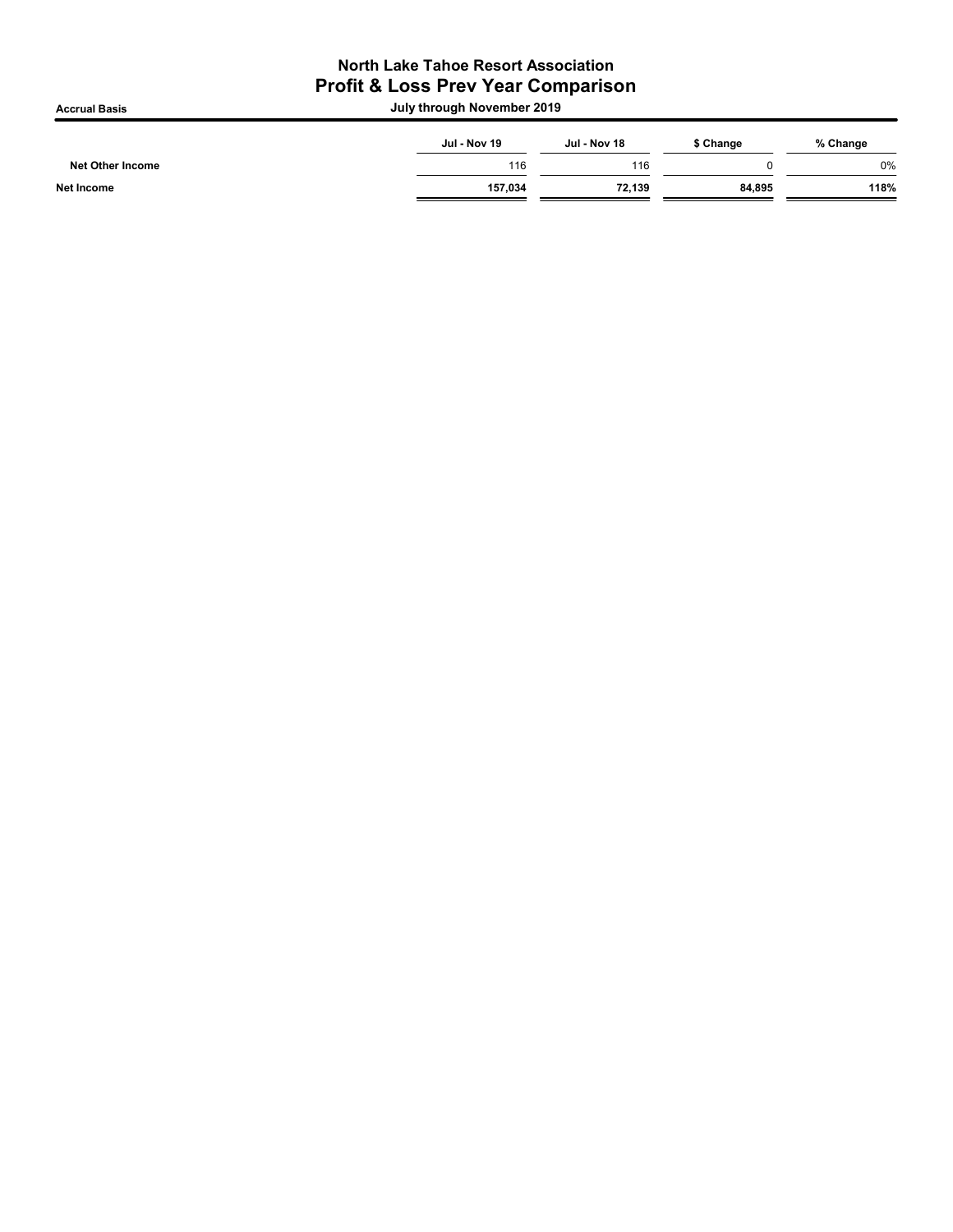| <b>All Departments</b><br><b>Accrual Basis</b>                                                                                                                                                                                                                                                                       |                                                                     |                                                                 |                                                                         |                                                                               |                                                                         |                                                                                  |                                                                             |  |
|----------------------------------------------------------------------------------------------------------------------------------------------------------------------------------------------------------------------------------------------------------------------------------------------------------------------|---------------------------------------------------------------------|-----------------------------------------------------------------|-------------------------------------------------------------------------|-------------------------------------------------------------------------------|-------------------------------------------------------------------------|----------------------------------------------------------------------------------|-----------------------------------------------------------------------------|--|
|                                                                                                                                                                                                                                                                                                                      | <b>Nov 19</b>                                                       | <b>Budget</b>                                                   | \$ Over Budget                                                          | Jul - Nov 19                                                                  | <b>YTD Budget</b>                                                       | \$ Over Budget                                                                   | Annual Bud                                                                  |  |
| <b>Ordinary Income/Expense</b>                                                                                                                                                                                                                                                                                       |                                                                     |                                                                 |                                                                         |                                                                               |                                                                         |                                                                                  |                                                                             |  |
| Income<br>4050-00 County of Placer TOT Funding<br>4200-00 · Membership Dues Revenue<br>4250-00 · Revenues-Membership Activities<br>4250-01 · Community Awards                                                                                                                                                        | 238,355<br>11,086                                                   | 243,002<br>10,833                                               | (4,647)<br>253                                                          | 1,517,768<br>55,971                                                           | 1,536,699<br>54,167                                                     | (18, 931)<br>1,805                                                               | 3,914,430<br>130,000                                                        |  |
| 4250-04 · Silent Auction<br>4250-05 · Sponsorships<br>4250-01 · Community Awards - Other                                                                                                                                                                                                                             | 0<br>0<br>0                                                         | 0<br>0<br>0                                                     | 0<br>0<br>0                                                             | 0<br>0<br>0                                                                   | 0<br>0<br>0                                                             | 0<br>0<br>0                                                                      | 17,000<br>17,000<br>16,000                                                  |  |
| Total 4250-01 · Community Awards                                                                                                                                                                                                                                                                                     | 0                                                                   | $\mathbf 0$                                                     | $\mathbf 0$                                                             | $\mathbf 0$                                                                   | $\mathbf 0$                                                             | $\mathbf 0$                                                                      | 50,000                                                                      |  |
| 4250-02 · Chamber Events<br>4250-03 · Summer/Winter Rec Luncheon                                                                                                                                                                                                                                                     | 0<br>$\mathbf 0$                                                    | 833<br>$\mathbf 0$                                              | (833)<br>0                                                              | 0<br>$\mathbf 0$                                                              | 833<br>2,700                                                            | (833)<br>(2,700)                                                                 | 2,500<br>2,700                                                              |  |
| 4251-00 · Tues AM Breakfast Club<br>4251-01 · Tues AM Breakfast Club Sponsors<br>4251-00 · Tues AM Breakfast Club - Other                                                                                                                                                                                            | $\mathbf 0$<br>910                                                  | 583<br>0                                                        | (583)<br>910                                                            | $\Omega$<br>2,340                                                             | 2,917<br>0                                                              | (2, 917)<br>2,340                                                                | 7,000<br>3,000                                                              |  |
| Total 4251-00 · Tues AM Breakfast Club                                                                                                                                                                                                                                                                               | 910                                                                 | 583                                                             | 327                                                                     | 2,340                                                                         | 2,917                                                                   | (577)                                                                            | 10,000                                                                      |  |
| 4250-00 · Revenues-Membership Activities - Other                                                                                                                                                                                                                                                                     | 930                                                                 |                                                                 |                                                                         | 3,576                                                                         |                                                                         |                                                                                  |                                                                             |  |
| Total 4250-00 · Revenues-Membership Activities                                                                                                                                                                                                                                                                       | 1,840                                                               | 1,417                                                           | 423                                                                     | 5,916                                                                         | 6,450                                                                   | (534)                                                                            | 65,200                                                                      |  |
| 4253-00 · Revenue-Other<br>4600-00 Commissions                                                                                                                                                                                                                                                                       | 0                                                                   | 333                                                             | (333)                                                                   | $\Omega$                                                                      | 1,667                                                                   | (1,667)                                                                          | 4,000                                                                       |  |
| 4601-00 Commissions - South Shore<br>4600-00 · Commissions - Other                                                                                                                                                                                                                                                   | $\mathbf 0$<br>3,626                                                | $\mathbf 0$<br>3,626                                            | 0<br>0                                                                  | 6,563<br>27,597                                                               | $\mathbf 0$<br>21,495                                                   | 6,563<br>6,102                                                                   | 0<br>28,276                                                                 |  |
| Total 4600-00 · Commissions                                                                                                                                                                                                                                                                                          | 3,626                                                               | 3,626                                                           | $\mathbf 0$                                                             | 34,160                                                                        | 21,495                                                                  | 12,666                                                                           | 28,276                                                                      |  |
| 46000 · Merchandise Sales<br>4502-00 · Non-Retail VIC income<br>46000 · Merchandise Sales - Other                                                                                                                                                                                                                    | 20<br>10,900                                                        | 400<br>5,000                                                    | (380)<br>5,900                                                          | 215<br>58,755                                                                 | 2,000<br>56,400                                                         | (1,785)<br>2,355                                                                 | 4,800<br>108.100                                                            |  |
| Total 46000 · Merchandise Sales                                                                                                                                                                                                                                                                                      | 10,920                                                              | 5,400                                                           | 5,520                                                                   | 58,970                                                                        | 58,400                                                                  | 570                                                                              | 112,900                                                                     |  |
| <b>Total Income</b>                                                                                                                                                                                                                                                                                                  | 265,828                                                             | 264,612                                                         | 1,216                                                                   | 1,672,785                                                                     | 1,678,877                                                               | (6,092)                                                                          | 4,254,806                                                                   |  |
| <b>Gross Profit</b>                                                                                                                                                                                                                                                                                                  | 265,828                                                             | 264,612                                                         | 1,216                                                                   | 1,672,785                                                                     | 1,678,877                                                               | (6,092)                                                                          | 4,254,806                                                                   |  |
| 5000-00 · Salaries & Wages<br>5010-00 · Sales Commissions<br>$5020.00 \cdot P/R$ - Tax Expense<br>5030-00 · P/R - Health Insurance Expense<br>5040-00 · P/R - Workmans Comp<br>5060-00 $\cdot$ 401 (k)<br>5061-00 · 401k Profit Sharing<br>5070-00 Other Benefits and Expenses<br>5000-00 · Salaries & Wages - Other | 631<br>3,312<br>12,512<br>600<br>2,387<br>$\Omega$<br>625<br>63,044 | 800<br>7,149<br>11,868<br>1,088<br>3,472<br>80<br>413<br>86,792 | (169)<br>(3,837)<br>644<br>(489)<br>(1,086)<br>(80)<br>211<br>(23, 748) | 11,445<br>29,401<br>56,258<br>4,151<br>15,141<br>$\Omega$<br>1,739<br>359,172 | 4,000<br>35,497<br>59,340<br>5,773<br>17,150<br>400<br>2,067<br>428,660 | 7,445<br>(6,095)<br>(3,082)<br>(1,623)<br>(2,010)<br>(400)<br>(328)<br>(69, 488) | 9,600<br>84,163<br>142,416<br>13,981<br>41,981<br>960<br>5,040<br>1,049,304 |  |
| Total 5000-00 · Salaries & Wages                                                                                                                                                                                                                                                                                     | 83,110                                                              | 111,663                                                         | (28, 554)                                                               | 477,306                                                                       | 552,886                                                                 | (75, 581)                                                                        | 1,347,445                                                                   |  |
| $5100-00 \cdot$ Rent<br>$5110-00 \cdot$ Utilities<br>5140-00 · Repairs & Maintenance<br>5150-00 · Office - Cleaning<br>5100-00 · Rent - Other                                                                                                                                                                        | 731<br>1,671<br>675<br>13,058                                       | 1,039<br>1,547<br>560<br>12,514                                 | (307)<br>124<br>115<br>544                                              | 4,032<br>2,387<br>3,900<br>65,290                                             | 5,075<br>7,402<br>3,003<br>62,843                                       | (1,043)<br>(5,015)<br>897<br>2,447                                               | 12,899<br>21,938<br>9,505<br>151,529                                        |  |
| Total 5100-00 · Rent                                                                                                                                                                                                                                                                                                 | 16,135                                                              | 15,660                                                          | 476                                                                     | 75,609                                                                        | 78,323                                                                  | (2,714)                                                                          | 195,871                                                                     |  |
| 5310-00 · Telephone<br>5320-00 · Telephone                                                                                                                                                                                                                                                                           | 1,662                                                               | 2,084                                                           | (422)                                                                   | 9,257                                                                         | 10,433                                                                  | (1, 176)                                                                         | 24,134                                                                      |  |
| Total 5310-00 · Telephone                                                                                                                                                                                                                                                                                            | 1,662                                                               | 2,084                                                           | (422)                                                                   | 9,257                                                                         | 10,433                                                                  | (1, 176)                                                                         | 24,134                                                                      |  |
| 5420-00 · Mail - USPS                                                                                                                                                                                                                                                                                                | 374                                                                 | 213                                                             | 161                                                                     | 817                                                                           | 1,085                                                                   | (268)                                                                            | 2,578                                                                       |  |
| 5510-00 · Insurance/Bonding<br>$5520-00 \cdot$ Supplies<br>5525-00 · Supplies- Computer <\$1000                                                                                                                                                                                                                      | 1,682<br>435                                                        | 808<br>490                                                      | 874<br>(55)                                                             | 6,889<br>575                                                                  | 4,025<br>6,468                                                          | 2,864<br>(5,893)                                                                 | 9,604<br>10,442                                                             |  |
| 5520-00 · Supplies - Other                                                                                                                                                                                                                                                                                           | 1,269                                                               | 1,407                                                           | (139)                                                                   | 8,008                                                                         | 17,601                                                                  | (9, 593)                                                                         | 29,248                                                                      |  |
| Total 5520-00 · Supplies<br>5610-00 · Depreciation                                                                                                                                                                                                                                                                   | 1,704<br>118                                                        | 1,897                                                           | (193)                                                                   | 8,583<br>590                                                                  | 24,069<br>746                                                           | (15, 486)                                                                        | 39,690<br>1,560                                                             |  |
| 5700-00 · Equipment Support & Maintenance<br>5710-00 · Taxes, Licenses & Fees<br>5740-00 · Equipment Rental/Leasing<br>5800-00 · Training Seminars<br>5850-00 · Artist of Month - Commissions<br>5900-00 · Professional Fees<br>5910-00 · Professional Fees - Attorneys                                              | 134<br>780<br>2,251<br>17<br>1,163<br>1,200                         | 150<br>2,420<br>1,045<br>1,241<br>421<br>360<br>725             | (32)<br>(2, 286)<br>(265)<br>1,010<br>(404)<br>803<br>475               | 205<br>4,499<br>13,536<br>755<br>2,338<br>2,000                               | 12,100<br>5,380<br>6,352<br>4,713<br>1,800<br>3,625                     | (156)<br>(11, 895)<br>(881)<br>7,184<br>(3,958)<br>538<br>(1,625)                | 29,280<br>12,695<br>15,104<br>12,835<br>4,320<br>9,000                      |  |
| 5920-00 · Professional Fees - Accountant<br>5921-00 · Professional Fees - Other                                                                                                                                                                                                                                      | 450<br>10,000                                                       | 0<br>11,983                                                     | 450<br>(1,983)                                                          | 18,800<br>50,399                                                              | 22,400<br>59,917                                                        | (3,600)<br>(9, 518)                                                              | 24,900<br>81,800                                                            |  |
| Total 5900-00 · Professional Fees                                                                                                                                                                                                                                                                                    | 11,650                                                              | 12,708                                                          | (1,058)                                                                 | 71,199                                                                        | 85,942                                                                  | (14, 743)                                                                        | 115,700                                                                     |  |
| 5941-00 · Research & Planning                                                                                                                                                                                                                                                                                        | 0                                                                   | 1,800                                                           | (1,800)                                                                 | 0                                                                             | 9,000                                                                   | (9,000)                                                                          | 21,600                                                                      |  |
| $6020-00 \cdot$ Programs<br>6016-00 · Special Event Partnership<br>6018-00 · Business Assoc. Grants                                                                                                                                                                                                                  | (1, 250)                                                            | 0<br>$\mathbf 0$                                                | (1,250)<br>0                                                            | 0<br>$\mathbf 0$                                                              | 0<br>$\mathbf 0$                                                        | 0<br>0                                                                           | 50,000<br>30,000                                                            |  |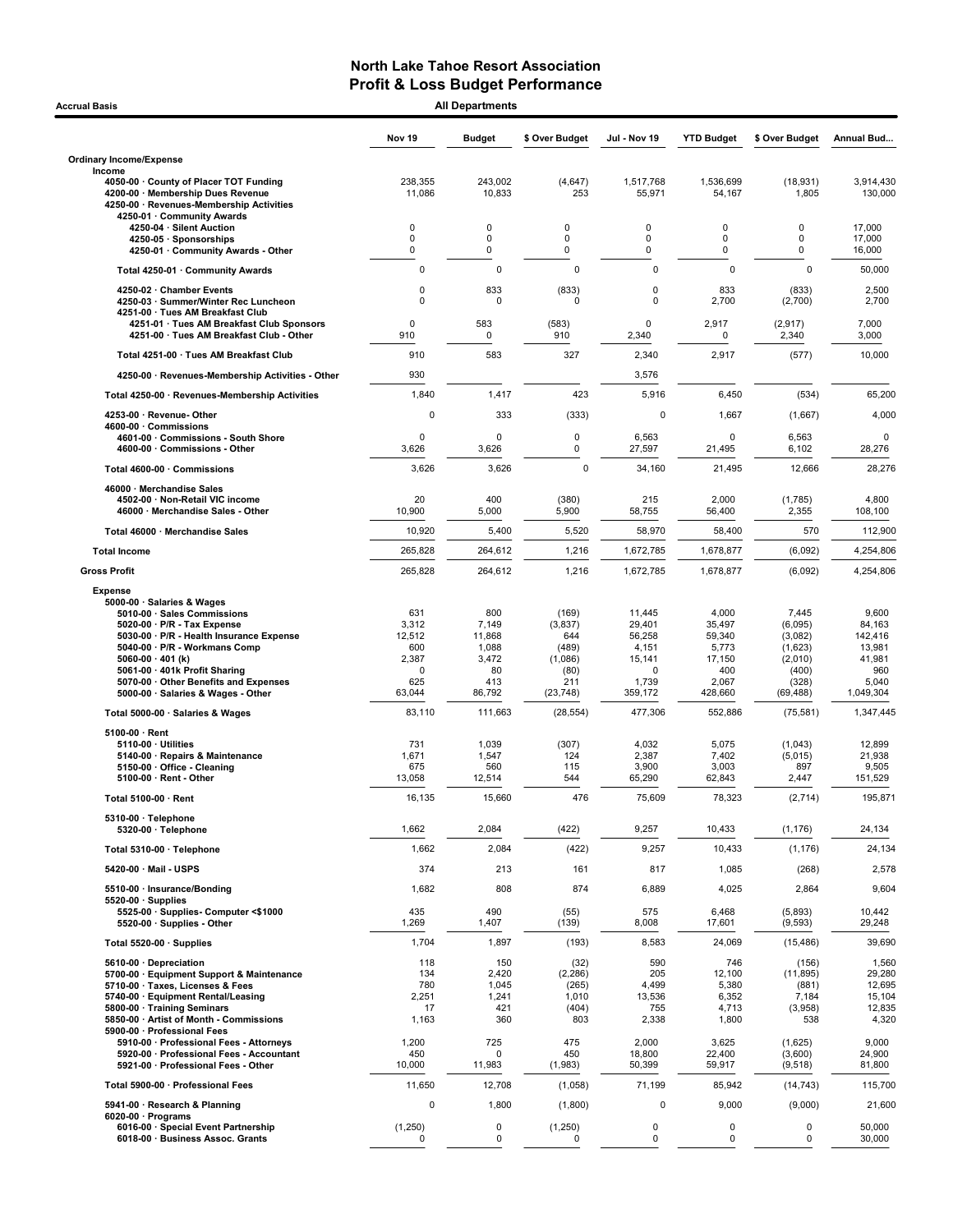Accrual Basis **Accrual Basis All Departments** 

|                                                                                    | <b>Nov 19</b>      | Budget                     | \$ Over Budget     | Jul - Nov 19         | <b>YTD Budget</b>  | \$ Over Budget          | Annual Bud        |
|------------------------------------------------------------------------------------|--------------------|----------------------------|--------------------|----------------------|--------------------|-------------------------|-------------------|
| Total 6020-00 · Programs                                                           | (1, 250)           | $\mathbf 0$                | (1, 250)           | $\mathbf 0$          | $\mathbf 0$        | $\mathbf 0$             | 80,000            |
| 6420-00 · Events<br>6420-01 · Sponsorships                                         |                    |                            |                    |                      |                    |                         |                   |
| 6023-00 · Autumn Food & Wine                                                       | 0                  | 0                          | 0                  | 34,668               | 37,495             | (2,827)                 | 37,495            |
| 6421-01 · 4th of July Fireworks                                                    | 0                  | $\mathbf 0$                | 0                  | 0                    | 0                  | $\Omega$                | 20,000            |
| 6421-04 · Broken Arrow Skyrace<br>$6421-06 \cdot$ Spartan                          | 0<br>0             | 0<br>$\mathbf 0$           | 0<br>0             | 0<br>254,019         | 0<br>254,400       | $\mathbf 0$<br>(381)    | 25,400<br>254,400 |
| 6421-07 · Tahoe Lacrosse Tournament                                                | 0                  | $\mathbf 0$                | 0                  | 0                    | <sup>0</sup>       | $\Omega$                | 6,000             |
| 6421-09 · Wanderlust<br>6421-10 · WinterWonderGrass - Tahoe                        | 0<br>(220)         | $\mathbf 0$<br>$\mathbf 0$ | 0<br>(220)         | 0<br>(220)           | 500<br>0           | (500)<br>(220)          | 37,500<br>21,900  |
| 6421-16 · Mountain Travel Symposium                                                | 0                  | $\mathbf 0$                | 0                  | 0                    | 0                  | $\mathbf 0$             | 75,000            |
| Total 6420-01 · Sponsorships                                                       | (220)              | $\mathbf 0$                | (220)              | 288,467              | 292,395            | (3,928)                 | 477,695           |
| 6421-00 · New Event Development<br>6424-00 · Event Operation Expenses              | $\mathbf 0$<br>206 | 2,500<br>667               | (2,500)<br>(461)   | 220<br>1,617         | 12,500<br>3,335    | (12, 280)<br>(1,718)    | 30,000<br>8,000   |
| Total 6420-00 · Events                                                             | (14)               | 3,167                      | (3, 181)           | 290,304              | 308,230            | (17, 926)               | 515,695           |
| 6423-00 · Membership Activities                                                    |                    |                            |                    |                      |                    |                         |                   |
| 6434-00 Community Awards Dinner<br>6435-00 · Shop Local Event                      | 570<br>$\mathbf 0$ | 0<br>$\mathbf 0$           | 570<br>$\mathbf 0$ | 1,140<br>$\mathbf 0$ | 0<br>2,500         | 1,140<br>(2,500)        | 27,500<br>5,000   |
| 6436-00 · Membership - Wnt/Sum Rec Lunch                                           | 315                | 0                          | 315                | 633                  | 0                  | 633                     | 0                 |
| 6437-00 · Tuesday Morning Breakfast Club<br>6442-00 · Public Relations/Website     | $\mathbf 0$<br>379 | 500<br>417                 | (500)<br>(38)      | 1,741<br>2,649       | 2,500<br>2,083     | (759)<br>566            | 6,000<br>5,000    |
| 6423-00 · Membership Activities - Other                                            | 0                  | 2,683                      | (2,683)            | 1,129                | 2,883              | (1,754)                 | 8,500             |
| Total 6423-00 · Membership Activities                                              | 1,264              | 3,600                      | (2, 336)           | 7,292                | 9,967              | (2,674)                 | 52,000            |
| 6730-00 · Marketing Cooperative/Media                                              | 89.141             | 89,141                     | 0                  | 487.145              | 487,145            | $\mathbf 0$             | 1,503,362         |
| 6740-00 · Media/Collateral/Production<br>6742-00 · Non-NLT Co-Op Marketing Program | 0<br>1,389         | $\Omega$<br>2,000          | 0<br>(611)         | 0<br>5,399           | $\Omega$<br>11,910 | $\mathbf 0$<br>(6, 511) | 3,000<br>27,910   |
| 6743-00 · BACC Marketing Programs                                                  | 0                  | 0                          | 0                  | 5,450                | 7,132              | (1,682)                 | 20,000            |
| 6743-01 · Shop Local<br>6743-03 · Touch Lake Tahoe                                 | 0                  | $\mathbf 0$                | 0                  | 0                    | 0                  | $\Omega$                | 20,000            |
| $6743-04 \cdot$ High Notes                                                         | 0                  | $\mathbf 0$                | $\mathbf 0$        | $\mathbf 0$          | 0                  | $\Omega$                | 20,000            |
| 6743-05 · Peak Your Adventure                                                      | 0                  | 550                        | (550)              | $\mathbf 0$          | 1,000              | (1,000)                 | 20,000            |
| Total 6743-00 · BACC Marketing Programs                                            | 0                  | 550                        | (550)              | 5,450                | 8,132              | (2,682)                 | 80,000            |
| 7500-00 · Trade Shows/Travel<br>8100-00 Cost of Goods Sold                         | 0                  | $\Omega$                   | $\mathbf 0$        | 0                    | 1,500              | (1,500)                 | 3,000             |
| 51100 · Freight and Shipping Costs<br>52500 · Purchase Discounts                   | 171<br>$\mathbf 0$ | 100                        | 71                 | 729<br>(1)           | 700                | 29                      | 1,190             |
| 59900 · POS Inventory Adjustments                                                  | $\mathbf 0$        |                            |                    | 116                  |                    |                         |                   |
| 8100-00 · Cost of Goods Sold - Other                                               | 7,084              | 2,500                      | 4,584              | 31,270               | 28,200             | 3,070                   | 54,050            |
| Total 8100-00 · Cost of Goods Sold                                                 | 7,255              | 2,600                      | 4,655              | 32,115               | 28,900             | 3,215                   | 55,240            |
| 8200-00 · Associate Relations<br>8300-00 · Board Functions                         | 40<br>473          | 648<br>250                 | (608)<br>223       | 489<br>4,755         | 3,240<br>3,500     | (2,751)<br>1,255        | 7,756<br>5,950    |
| 8500-00 · Credit Card Fees                                                         | 634                | 481                        | 154                | 3,065                | 3,503              | (439)                   | 7,454             |
| 8600-00 · Additional Opportunites<br>8700-00 · Automobile Expenses                 | $\mathbf 0$<br>56  | 3,500<br>546               | (3,500)<br>(490)   | 0<br>1,322           | 7,591<br>2,730     | (7, 591)                | 32,091<br>6,285   |
| 8750-00 · Meals/Meetings                                                           | 240                | 462                        | (221)              | 993                  | 2,307              | (1,407)<br>(1, 314)     | 5,534             |
| 8810-00 · Dues & Subscriptions                                                     | 514                | 616                        | (102)              | 3,817                | 3,079              | 738                     | 7,490             |
| 8910-00 · Travel<br>8920-00 · Bad Debt                                             | 0<br>95            | 1,800                      | (1,800)            | $\Omega$<br>2,138    | 1,800              | (1,800)                 | 7,800             |
| <b>Total Expense</b>                                                               | 220,618            | 261,830                    | (41, 212)          | 1,515,867            | 1,680,387          | (164, 520)              | 4,232,983         |
| <b>Net Ordinary Income</b>                                                         | 45,210             | 2,782                      | 42,428             | 156,918              | (1,510)            | 158,428                 | 21,823            |
| <b>Other Income/Expense</b><br>Other Income                                        |                    |                            |                    |                      |                    |                         |                   |
| 4700-00 · Revenues- Interest & Investment                                          | 23                 |                            |                    | 116                  |                    |                         |                   |
| <b>Total Other Income</b>                                                          | 23                 |                            |                    | 116                  |                    |                         |                   |
| <b>Other Expense</b><br>8990-00 · Allocated                                        | 0                  | (1)                        | $\overline{1}$     | 0                    | (1)                | $\overline{1}$          | 0                 |
| <b>Total Other Expense</b>                                                         | 0                  | (1)                        | $\overline{1}$     | $\mathbf 0$          | (1)                | $\overline{1}$          | 0                 |
| <b>Net Other Income</b>                                                            | 23                 | $\mathbf{1}$               | 22                 | 116                  | $\mathbf{1}$       | 115                     | 0                 |
| Net Income                                                                         | 45,233             | 2,783                      | 42,450             | 157,034              | (1, 509)           | 158,543                 | 21,823            |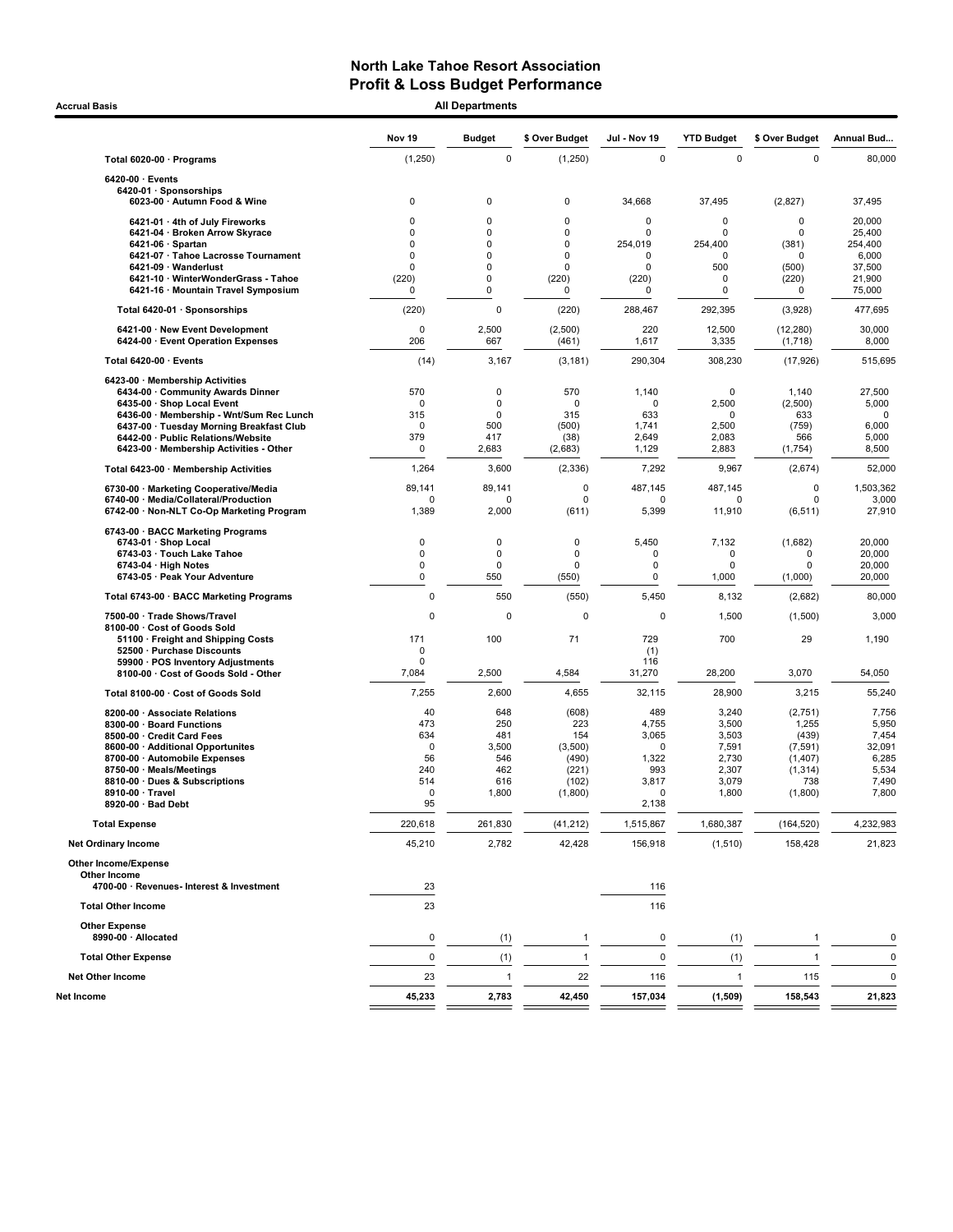|                                                                                                                                                                                                                                                                                                | Nov 19                                                 | <b>Budget</b>                                                                 | \$ Over Budget                                                              | Jul - Nov 19                                               | <b>YTD Budget</b>                                           | \$ Over Budget                                                       | <b>Annual Budget</b>                                               |
|------------------------------------------------------------------------------------------------------------------------------------------------------------------------------------------------------------------------------------------------------------------------------------------------|--------------------------------------------------------|-------------------------------------------------------------------------------|-----------------------------------------------------------------------------|------------------------------------------------------------|-------------------------------------------------------------|----------------------------------------------------------------------|--------------------------------------------------------------------|
| <b>Ordinary Income/Expense</b>                                                                                                                                                                                                                                                                 |                                                        |                                                                               |                                                                             |                                                            |                                                             |                                                                      |                                                                    |
| Income<br>4050-00 · County of Placer TOT Funding                                                                                                                                                                                                                                               | 164,182                                                | 168,830                                                                       | (4,648)                                                                     | 1,138,323                                                  | 1,157,256                                                   | (18, 933)                                                            | 3,044,007                                                          |
| <b>Total Income</b>                                                                                                                                                                                                                                                                            | 164,182                                                | 168,830                                                                       | (4, 648)                                                                    | 1,138,323                                                  | 1,157,256                                                   | (18, 933)                                                            | 3,044,007                                                          |
| <b>Gross Profit</b>                                                                                                                                                                                                                                                                            | 164,182                                                | 168,830                                                                       | (4,648)                                                                     | 1,138,323                                                  | 1,157,256                                                   | (18,933)                                                             | 3,044,007                                                          |
| <b>Expense</b>                                                                                                                                                                                                                                                                                 |                                                        |                                                                               |                                                                             |                                                            |                                                             |                                                                      |                                                                    |
| 5000-00 · Salaries & Wages<br>5000-01 · In-Market Administration<br>$5020-00 \cdot P/R$ - Tax Expense<br>5030-00 · P/R - Health Insurance Expense<br>5040-00 · P/R - Workmans Comp<br>$5060 - 00 \cdot 401$ (k)<br>5070-00 · Other Benefits and Expenses<br>5000-00 · Salaries & Wages - Other | 1,375<br>1,391<br>4,338<br>112<br>903<br>120<br>23,119 | 1,375<br>2,037<br>3,667<br>178<br>1,019<br>160<br>25,467                      | 0<br>(647)<br>671<br>(67)<br>(115)<br>(40)<br>(2,348)                       | 6,875<br>8,404<br>21,255<br>662<br>4,290<br>487<br>114,397 | 6,875<br>10,187<br>18,335<br>891<br>5,093<br>800<br>127,335 | $\pmb{0}$<br>(1,783)<br>2,920<br>(229)<br>(804)<br>(313)<br>(12,938) | 16,500<br>21,537<br>44,004<br>2,139<br>12,224<br>1,920<br>305,604  |
| Total 5000-00 · Salaries & Wages                                                                                                                                                                                                                                                               | 31,357                                                 | 33,903                                                                        | (2, 546)                                                                    | 156,369                                                    | 169,517                                                     | (13, 147)                                                            | 403,929                                                            |
| $5100-00 \cdot$ Rent<br>$5110-00 \cdot$ Utilities<br>5140-00 · Repairs & Maintenance<br>5150-00 · Office - Cleaning<br>5100-00 · Rent - Other                                                                                                                                                  | 119<br>46<br>252<br>2,442                              | 132<br>80<br>183<br>2,050                                                     | (13)<br>(34)<br>68<br>392                                                   | 785<br>46<br>1,457<br>12,176                               | 713<br>80<br>967<br>10,594                                  | 72<br>(34)<br>491<br>1,582                                           | 2,001<br>4,367<br>2,866<br>24,200                                  |
| Total 5100-00 · Rent                                                                                                                                                                                                                                                                           | 2,858                                                  | 2,445                                                                         | 413                                                                         | 14,465                                                     | 12,354                                                      | 2,111                                                                | 33,434                                                             |
| 5310-00 · Telephone<br>5320-00 · Telephone                                                                                                                                                                                                                                                     | 462                                                    | 600                                                                           | (138)                                                                       | 2,569                                                      | 3,000                                                       | (431)                                                                | 6,600                                                              |
| Total 5310-00 · Telephone                                                                                                                                                                                                                                                                      | 462                                                    | 600                                                                           | (138)                                                                       | 2,569                                                      | 3,000                                                       | (431)                                                                | 6,600                                                              |
| 5420-00 · Mail - USPS                                                                                                                                                                                                                                                                          | 34                                                     | 50                                                                            | (16)                                                                        | 252                                                        | 250                                                         | $\overline{2}$                                                       | 600                                                                |
| $5520-00 \cdot$ Supplies<br>5525-00 · Supplies- Computer <\$1000<br>5520-00 · Supplies - Other                                                                                                                                                                                                 | $\pmb{0}$<br>89                                        | 100<br>150                                                                    | (100)<br>(61)                                                               | 0<br>858                                                   | 3,000<br>750                                                | (3,000)<br>108                                                       | 3,700<br>4,750                                                     |
| Total 5520-00 · Supplies                                                                                                                                                                                                                                                                       | 89                                                     | 250                                                                           | (161)                                                                       | 858                                                        | 3,750                                                       | (2,892)                                                              | 8,450                                                              |
| 5700-00 · Equipment Support & Maintenance                                                                                                                                                                                                                                                      | 0                                                      | 120                                                                           | (120)                                                                       | 0                                                          | 600                                                         | (600)                                                                | 1,440                                                              |
| 5710-00 · Taxes, Licenses & Fees<br>5740-00 · Equipment Rental/Leasing<br>5800-00 · Training Seminars                                                                                                                                                                                          | 0<br>$\mathbf 0$<br>17                                 | 315<br>0                                                                      | (315)<br>17                                                                 | 60<br>1,149<br>666                                         | 1,575<br>609                                                | (426)<br>57                                                          | 3,780<br>4,785                                                     |
| 5900-00 · Professional Fees<br>5910-00 · Professional Fees - Attorneys<br>5921-00 · Professional Fees - Other                                                                                                                                                                                  | 0<br>0                                                 | 100<br>400                                                                    | (100)<br>(400)                                                              | 0<br>0                                                     | 500<br>2,000                                                | (500)<br>(2,000)                                                     | 1,500<br>4,800                                                     |
| Total 5900-00 · Professional Fees                                                                                                                                                                                                                                                              | $\Omega$                                               | 500                                                                           | (500)                                                                       | $\mathbf 0$                                                | 2,500                                                       | (2,500)                                                              | 6,300                                                              |
| 5941-00 · Research & Planning                                                                                                                                                                                                                                                                  | $\mathbf 0$                                            | 1,500                                                                         | (1,500)                                                                     | 0                                                          | 7,500                                                       | (7,500)                                                              | 18,000                                                             |
| $6020-00 \cdot$ Programs<br>6016-00 · Special Event Partnership<br>6018-00 · Business Assoc. Grants                                                                                                                                                                                            | (1, 250)<br>0                                          | 0<br>$\pmb{0}$                                                                | (1,250)<br>0                                                                | 0<br>0                                                     | 0<br>$\mathbf 0$                                            | $\pmb{0}$<br>0                                                       | 50,000<br>30,000                                                   |
| Total 6020-00 · Programs                                                                                                                                                                                                                                                                       | (1, 250)                                               | $\pmb{0}$                                                                     | (1, 250)                                                                    | $\pmb{0}$                                                  | 0                                                           | $\mathbf 0$                                                          | 80,000                                                             |
| $6420-00 \cdot$ Events<br>6420-01 · Sponsorships<br>6023-00 · Autumn Food & Wine                                                                                                                                                                                                               | 0                                                      | $\pmb{0}$                                                                     | 0                                                                           | 34,668                                                     | 37,495                                                      | (2,827)                                                              | 37,495                                                             |
| 6421-01 · 4th of July Fireworks<br>6421-04 · Broken Arrow Skyrace<br>$6421-06 \cdot$ Spartan<br>6421-07 · Tahoe Lacrosse Tournament<br>6421-09 Wanderlust<br>6421-10 · WinterWonderGrass - Tahoe<br>6421-16 · Mountain Travel Symposium                                                        | 0<br>0<br>0<br>0<br>0<br>(220)<br>0                    | 0<br>$\mathbf 0$<br>0<br>$\mathbf 0$<br>$\mathbf 0$<br>$\pmb{0}$<br>$\pmb{0}$ | 0<br>$\mathbf 0$<br>$\mathbf 0$<br>$\mathbf 0$<br>$\mathbf 0$<br>(220)<br>0 | 0<br>0<br>254,019<br>0<br>0<br>(220)<br>0                  | 0<br>0<br>254,400<br>0<br>500<br>0<br>0                     | 0<br>0<br>(381)<br>0<br>(500)<br>(220)<br>0                          | 20,000<br>25,400<br>254,400<br>6,000<br>37,500<br>21,900<br>75,000 |
| Total 6420-01 · Sponsorships                                                                                                                                                                                                                                                                   | (220)                                                  | 0                                                                             | (220)                                                                       | 288,467                                                    | 292,395                                                     | (3,928)                                                              | 477,695                                                            |
| 6421-00 · New Event Development<br>6424-00 · Event Operation Expenses                                                                                                                                                                                                                          | 0<br>206                                               | 2,500<br>667                                                                  | (2,500)<br>(461)                                                            | 220<br>1,617                                               | 12,500<br>3,335                                             | (12, 280)<br>(1,718)                                                 | 30,000<br>8,000                                                    |
| Total 6420-00 · Events                                                                                                                                                                                                                                                                         | (14)                                                   | 3,167                                                                         | (3, 181)                                                                    | 290,304                                                    | 308,230                                                     | (17, 926)                                                            | 515,695                                                            |
| 6730-00 · Marketing Cooperative/Media<br>6742-00 · Non-NLT Co-Op Marketing Program                                                                                                                                                                                                             | 78,565<br>818                                          | 78,565<br>1,000                                                               | 0<br>(182)                                                                  | 434,262<br>4,027                                           | 434,262<br>6,910                                            | 0<br>(2,883)                                                         | 1,376,446<br>15,910                                                |
| 6743-00 · BACC Marketing Programs<br>6743-01 · Shop Local<br>6743-03 · Touch Lake Tahoe<br>$6743-04 \cdot$ High Notes<br>6743-05 · Peak Your Adventure                                                                                                                                         | 0<br>0<br>0<br>0                                       | 0<br>$\mathbf 0$<br>$\pmb{0}$<br>550                                          | 0<br>0<br>0<br>(550)                                                        | 5,450<br>0<br>0<br>0                                       | 7,132<br>0<br>0<br>1,000                                    | (1,682)<br>0<br>0<br>(1,000)                                         | 20,000<br>20,000<br>20,000<br>20,000                               |
| Total 6743-00 · BACC Marketing Programs                                                                                                                                                                                                                                                        | $\mathbf 0$                                            | 550                                                                           | (550)                                                                       | 5,450                                                      | 8,132                                                       | (2,682)                                                              | 80,000                                                             |
| 8200-00 · Associate Relations<br>8500-00 · Credit Card Fees<br>8600-00 · Additional Opportunites                                                                                                                                                                                               | 25<br>$\mathbf 0$<br>0                                 | 140<br>3,000                                                                  | (115)<br>(3,000)                                                            | 152<br>50<br>$\mathbf 0$                                   | 700<br>5,091                                                | (548)<br>(5,091)                                                     | 1,660<br>26,091                                                    |
| 8700-00 · Automobile Expenses<br>8750-00 · Meals/Meetings<br>8810-00 · Dues & Subscriptions                                                                                                                                                                                                    | 18<br>233<br>124                                       | 130<br>163<br>250                                                             | (112)<br>70<br>(126)                                                        | 878<br>451<br>917                                          | 650<br>813<br>1,250                                         | 228<br>(362)<br>(333)                                                | 1,560<br>1,950<br>3,000                                            |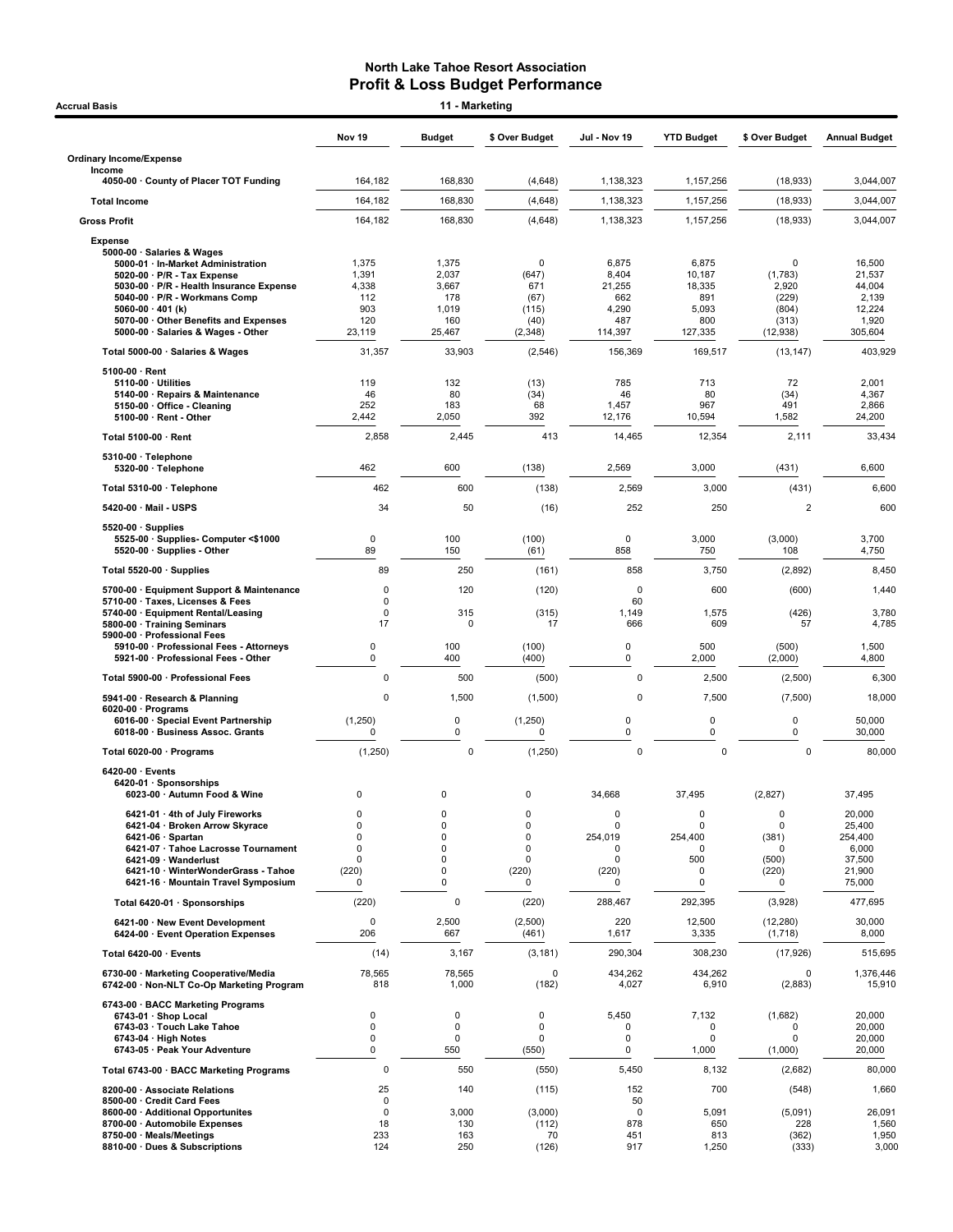Accrual Basis **11 - Marketing** 

|                                                                                          | Nov 19   | <b>Budget</b> | \$ Over Budget | Jul - Nov 19 | <b>YTD Budget</b> | \$ Over Budget | <b>Annual Budget</b> |
|------------------------------------------------------------------------------------------|----------|---------------|----------------|--------------|-------------------|----------------|----------------------|
| 8910-00 · Travel                                                                         | 0        | 1,800         | (1,800)        | $\mathbf 0$  | 1,800             | (1,800)        | 6,300                |
| <b>Total Expense</b>                                                                     | 113,336  | 128,448       | (15, 112)      | 912,878      | 969,491           | (56, 613)      | 2,595,931            |
| <b>Net Ordinary Income</b>                                                               | 50,846   | 40,382        | 10,464         | 225,445      | 187,765           | 37,680         | 448,076              |
| <b>Other Income/Expense</b><br>Other Income<br>4700-00 · Revenues- Interest & Investment | 23       |               |                | 116          |                   |                |                      |
| <b>Total Other Income</b>                                                                | 23       |               |                | 116          |                   |                |                      |
| <b>Other Expense</b><br>8990-00 · Allocated                                              | 25,114   | 36,204        | (11,090)       | 140,095      | 187,827           | (47, 732)      | 448,076              |
| <b>Total Other Expense</b>                                                               | 25,114   | 36,204        | (11,090)       | 140,095      | 187,827           | (47, 732)      | 448,076              |
| <b>Net Other Income</b>                                                                  | (25,091) | (36, 204)     | 11,113         | (139, 979)   | (187, 827)        | 47,848         | (448, 076)           |
| Net Income                                                                               | 25,755   | 4,178         | 21,577         | 85,466       | (63)              | 85,529         | 0                    |
|                                                                                          |          |               |                |              |                   |                |                      |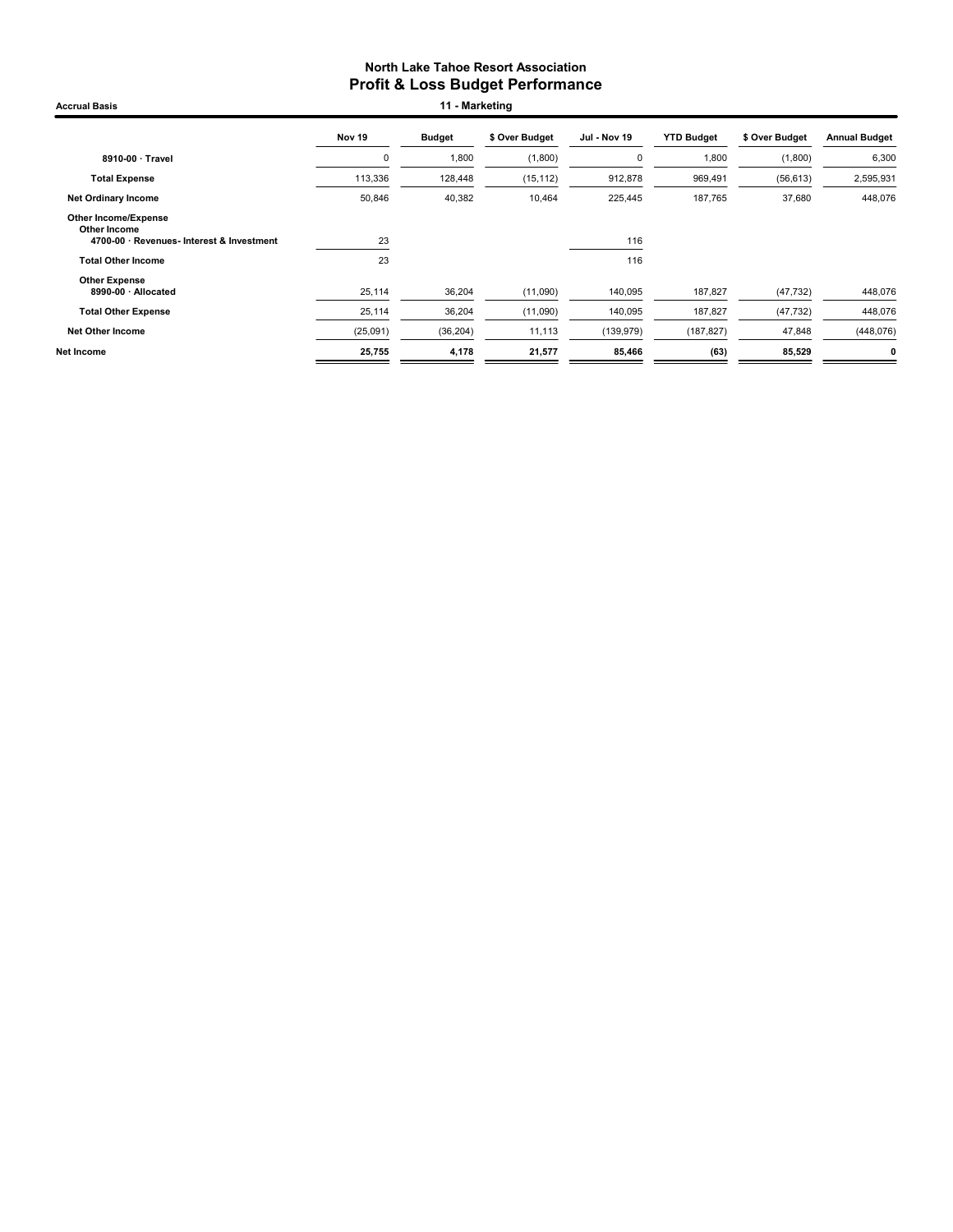| 30 - Conference<br><b>Accrual Basis</b>                                                                                                                                                                                                                       |                                                                          |                                             |                                                                  |                                                                  |                                                           |                                                  |                                                   |  |
|---------------------------------------------------------------------------------------------------------------------------------------------------------------------------------------------------------------------------------------------------------------|--------------------------------------------------------------------------|---------------------------------------------|------------------------------------------------------------------|------------------------------------------------------------------|-----------------------------------------------------------|--------------------------------------------------|---------------------------------------------------|--|
|                                                                                                                                                                                                                                                               | <b>Nov 19</b>                                                            | <b>Budget</b>                               | \$ Over Budget                                                   | Jul - Nov 19                                                     | <b>YTD Budget</b>                                         | \$ Over Budget                                   | <b>Annual Budget</b>                              |  |
| <b>Ordinary Income/Expense</b>                                                                                                                                                                                                                                |                                                                          |                                             |                                                                  |                                                                  |                                                           |                                                  |                                                   |  |
| Income<br>4050-00 · County of Placer TOT Funding<br>4600-00 · Commissions                                                                                                                                                                                     | 30,465                                                                   | 30,464                                      | $\pmb{0}$                                                        | 149,927                                                          | 149,926                                                   | $\mathbf{1}$                                     | 383,252                                           |  |
| 4601-00 · Commissions - South Shore<br>4600-00 · Commissions - Other                                                                                                                                                                                          | $\Omega$<br>3,626                                                        | $\mathbf 0$<br>3,626                        | $\mathbf 0$<br>$\mathbf 0$                                       | 6,563<br>27,597                                                  | 0<br>21,495                                               | 6,563<br>6,102                                   | 0<br>28,276                                       |  |
| Total 4600-00 · Commissions                                                                                                                                                                                                                                   | 3,626                                                                    | 3,626                                       | $\mathbf 0$                                                      | 34,160                                                           | 21,495                                                    | 12,666                                           | 28,276                                            |  |
| <b>Total Income</b>                                                                                                                                                                                                                                           | 34,091                                                                   | 34,091                                      | $\pmb{0}$                                                        | 184,087                                                          | 171,421                                                   | 12,666                                           | 411,528                                           |  |
| <b>Gross Profit</b>                                                                                                                                                                                                                                           | 34,091                                                                   | 34,091                                      | $\Omega$                                                         | 184,087                                                          | 171,421                                                   | 12,666                                           | 411,528                                           |  |
| <b>Expense</b><br>5000-00 · Salaries & Wages<br>5010-00 · Sales Commissions<br>5020-00 · P/R - Tax Expense<br>5030-00 · P/R - Health Insurance Expense                                                                                                        | 631<br>324<br>3,251                                                      | 800<br>1,064<br>1,754                       | (169)<br>(740)<br>1,497                                          | 11,445<br>3,266<br>13,961                                        | 4,000<br>5,318<br>8,770                                   | 7,445<br>(2,053)<br>5,191                        | 9,600<br>12.764<br>21,048                         |  |
| 5040-00 · P/R - Workmans Comp<br>5060-00 $\cdot$ 401 (k)<br>5061-00 · 401k Profit Sharing<br>5070-00 Other Benefits and Expenses<br>5000-00 · Salaries & Wages - Other                                                                                        | 31<br>191<br>$\mathbf 0$<br>56<br>4,782                                  | 88<br>501<br>80<br>$\mathbf 0$<br>12,514    | (57)<br>(309)<br>(80)<br>56<br>(7, 732)                          | 325<br>1,806<br>$\mathbf 0$<br>258<br>44,586                     | 438<br>2,503<br>400<br>0<br>62,570                        | (113)<br>(697)<br>(400)<br>258<br>(17, 984)      | 1,051<br>6,007<br>960<br>0<br>150,168             |  |
| Total 5000-00 · Salaries & Wages                                                                                                                                                                                                                              | 9,266                                                                    | 16,800                                      | (7,534)                                                          | 75,648                                                           | 83,999                                                    | (8, 351)                                         | 201,598                                           |  |
| 5100-00 · Rent<br>5110-00 · Utilities<br>5140-00 · Repairs & Maintenance<br>5150-00 · Office - Cleaning<br>5100-00 · Rent - Other                                                                                                                             | 58<br>23<br>123<br>1,146                                                 | 66<br>45<br>94<br>1,025                     | (8)<br>(23)<br>29<br>121                                         | 383<br>23<br>711<br>5,713                                        | 330<br>225<br>470<br>5,125                                | 53<br>(203)<br>241<br>588                        | 792<br>540<br>1,128<br>12,300                     |  |
| Total 5100-00 · Rent                                                                                                                                                                                                                                          | 1,349                                                                    | 1,230                                       | 119                                                              | 6,829                                                            | 6,150                                                     | 679                                              | 14,760                                            |  |
| 5310-00 · Telephone<br>5320-00 · Telephone                                                                                                                                                                                                                    | 200                                                                      | 300                                         | (100)                                                            | 1,299                                                            | 1,500                                                     | (201)                                            | 3,600                                             |  |
| Total 5310-00 · Telephone                                                                                                                                                                                                                                     | 200                                                                      | 300                                         | (100)                                                            | 1,299                                                            | 1,500                                                     | (201)                                            | 3,600                                             |  |
| 5420-00 · Mail - USPS                                                                                                                                                                                                                                         | 17                                                                       | 15                                          | $\overline{2}$                                                   | 67                                                               | 75                                                        | (8)                                              | 180                                               |  |
| $5520-00 \cdot$ Supplies<br>5525-00 · Supplies- Computer <\$1000<br>5520-00 · Supplies - Other                                                                                                                                                                | $\mathbf 0$<br>43                                                        | 31<br>30                                    | (31)<br>13                                                       | $\mathbf 0$<br>218                                               | 155<br>195                                                | (155)<br>23                                      | 372<br>594                                        |  |
| Total 5520-00 · Supplies                                                                                                                                                                                                                                      | 43                                                                       | 61                                          | (18)                                                             | 218                                                              | 350                                                       | (132)                                            | 966                                               |  |
| 5700-00 · Equipment Support & Maintenance<br>5710-00 · Taxes, Licenses & Fees<br>5740-00 · Equipment Rental/Leasing<br>6730-00 · Marketing Cooperative/Media<br>8200-00 · Associate Relations<br>8500-00 · Credit Card Fees<br>8810-00 · Dues & Subscriptions | $\mathbf 0$<br>$\Omega$<br>$\Omega$<br>10,576<br>15<br>90<br>$\mathbf 0$ | $\pmb{0}$<br>0<br>125<br>10.576<br>80<br>20 | $\mathbf 0$<br>$\Omega$<br>(125)<br><sup>0</sup><br>(65)<br>(20) | $\mathbf 0$<br>31<br>507<br>52,883<br>31<br>90<br>$\overline{4}$ | $\mathbf 0$<br>$\mathbf 0$<br>623<br>52.883<br>400<br>100 | $\mathbf 0$<br>31<br>(116)<br>0<br>(369)<br>(96) | 240<br>$\Omega$<br>1.496<br>126,916<br>960<br>240 |  |
| <b>Total Expense</b>                                                                                                                                                                                                                                          | 21,555                                                                   | 29,207                                      | (7,651)                                                          | 137,608                                                          | 146,081                                                   | (8, 473)                                         | 350,956                                           |  |
| <b>Net Ordinary Income</b>                                                                                                                                                                                                                                    | 12,535                                                                   | 4,884                                       | 7,651                                                            | 46,479                                                           | 25,340                                                    | 21,139                                           | 60,572                                            |  |
| Other Income/Expense<br><b>Other Expense</b>                                                                                                                                                                                                                  |                                                                          |                                             |                                                                  |                                                                  |                                                           |                                                  |                                                   |  |
| 8990-00 · Allocated                                                                                                                                                                                                                                           | 3,388                                                                    | 4,884                                       | (1, 496)                                                         | 18,900                                                           | 25,340                                                    | (6, 440)                                         | 60,572                                            |  |
| <b>Total Other Expense</b>                                                                                                                                                                                                                                    | 3,388                                                                    | 4,884                                       | (1, 496)                                                         | 18,900                                                           | 25,340                                                    | (6, 440)                                         | 60,572                                            |  |
| <b>Net Other Income</b>                                                                                                                                                                                                                                       | (3, 388)                                                                 | (4,884)                                     | 1,496                                                            | (18,900)                                                         | (25, 340)                                                 | 6,440                                            | (60, 572)                                         |  |
| Net Income                                                                                                                                                                                                                                                    | 9,147                                                                    | $\mathbf 0$                                 | 9,147                                                            | 27,579                                                           | 0                                                         | 27,579                                           | $\mathbf{0}$                                      |  |
|                                                                                                                                                                                                                                                               |                                                                          |                                             |                                                                  |                                                                  |                                                           |                                                  |                                                   |  |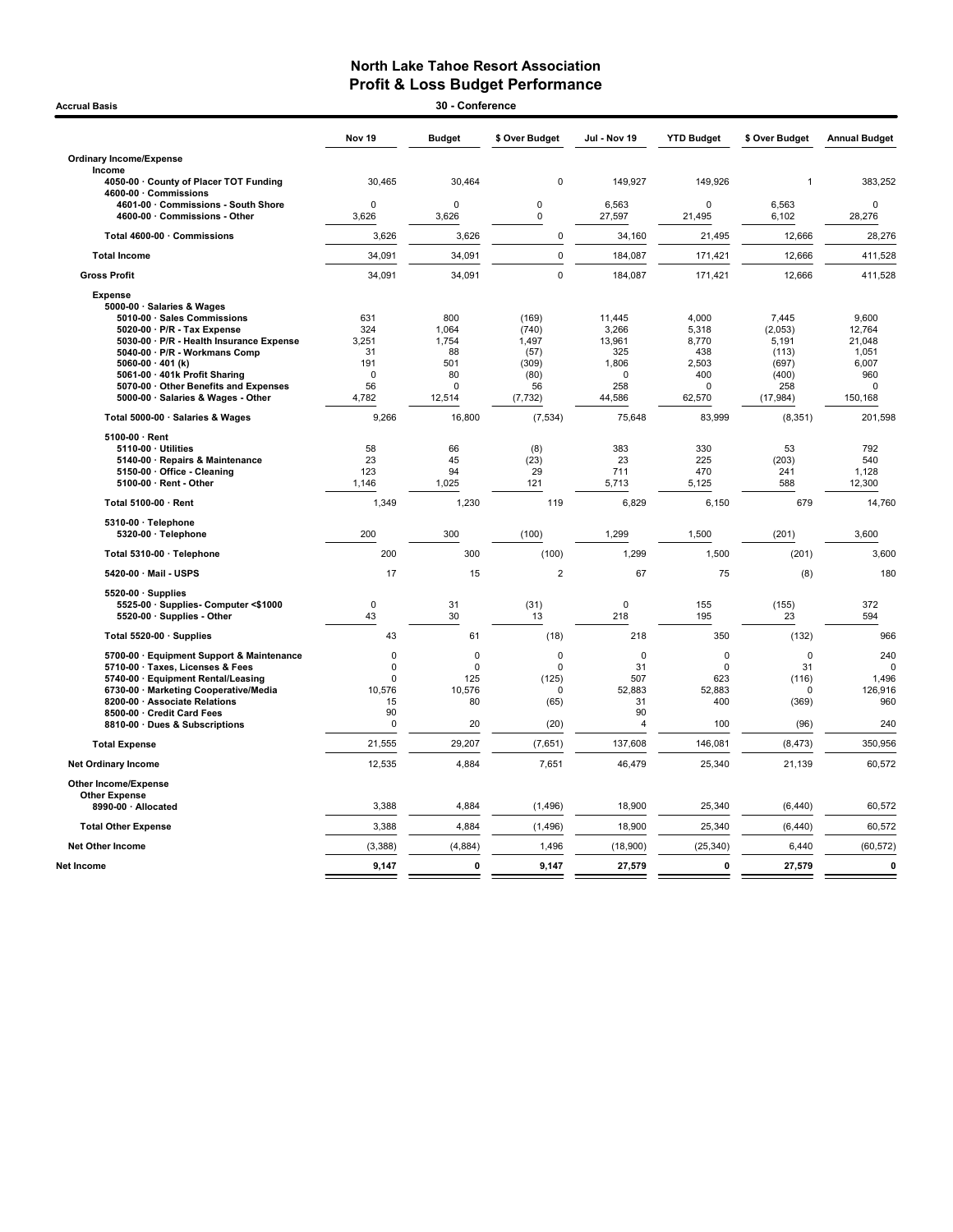Accrual Basis 42 - Visitor Center

|                                                                                                                                                                                                                                                                                                           | Nov 19                                                                      | <b>Budget</b>                                                               | \$ Over Budget                                                            | <b>Jul - Nov 19</b>                                                          | <b>YTD Budget</b>                                                 | \$ Over Budget                                                          | <b>Annual Budget</b>                                                |
|-----------------------------------------------------------------------------------------------------------------------------------------------------------------------------------------------------------------------------------------------------------------------------------------------------------|-----------------------------------------------------------------------------|-----------------------------------------------------------------------------|---------------------------------------------------------------------------|------------------------------------------------------------------------------|-------------------------------------------------------------------|-------------------------------------------------------------------------|---------------------------------------------------------------------|
| <b>Ordinary Income/Expense</b>                                                                                                                                                                                                                                                                            |                                                                             |                                                                             |                                                                           |                                                                              |                                                                   |                                                                         |                                                                     |
| Income<br>4050-00 County of Placer TOT Funding                                                                                                                                                                                                                                                            | 31,852                                                                      | 31,852                                                                      | $\mathsf 0$                                                               | 157,937                                                                      | 157,937                                                           | $\Omega$                                                                | 398,306                                                             |
| 46000 · Merchandise Sales<br>4502-00 · Non-Retail VIC income                                                                                                                                                                                                                                              | 20                                                                          | 400                                                                         | (380)                                                                     | 215                                                                          | 2,000                                                             | (1,785)                                                                 | 4,800                                                               |
| 46000 · Merchandise Sales - Other                                                                                                                                                                                                                                                                         | 10,900                                                                      | 5,000                                                                       | 5,900                                                                     | 58,755                                                                       | 56.400                                                            | 2,355                                                                   | 108,100                                                             |
| Total 46000 · Merchandise Sales                                                                                                                                                                                                                                                                           | 10,920                                                                      | 5,400                                                                       | 5,520                                                                     | 58,970                                                                       | 58,400                                                            | 570                                                                     | 112,900                                                             |
| <b>Total Income</b>                                                                                                                                                                                                                                                                                       | 42,773                                                                      | 37,252                                                                      | 5,521                                                                     | 216,907                                                                      | 216,337                                                           | 570                                                                     | 511,206                                                             |
| <b>Gross Profit</b>                                                                                                                                                                                                                                                                                       | 42,773                                                                      | 37,252                                                                      | 5,521                                                                     | 216,907                                                                      | 216,337                                                           | 570                                                                     | 511,206                                                             |
| Expense<br>5000-00 · Salaries & Wages<br>5020-00 · P/R - Tax Expense<br>5030-00 · P/R - Health Insurance Expense<br>5040-00 · P/R - Workmans Comp<br>5060-00 $\cdot$ 401 (k)<br>5070-00 · Other Benefits and Expenses<br>5000-00 · Salaries & Wages - Other                                               | 924<br>1,980<br>355<br>463<br>24<br>12,292                                  | 1,240<br>2,225<br>569<br>506<br>80<br>12,650                                | (316)<br>(245)<br>(214)<br>(43)<br>(56)<br>(358)                          | 7,198<br>8,522<br>2.817<br>2,881<br>165<br>79,414                            | 7,150<br>11,125<br>3,282<br>2,918<br>400<br>72,950                | 48<br>(2,603)<br>(465)<br>(37)<br>(235)<br>6,464                        | 17,362<br>26,700<br>7.856<br>6,984<br>960<br>174,600                |
| Total 5000-00 · Salaries & Wages                                                                                                                                                                                                                                                                          | 16,037                                                                      | 17,270                                                                      | (1, 233)                                                                  | 100,997                                                                      | 97,825                                                            | 3,172                                                                   | 234,462                                                             |
| 5100-00 · Rent<br>5110-00 · Utilities<br>5140-00 · Repairs & Maintenance<br>5150-00 · Office - Cleaning<br>5100-00 · Rent - Other                                                                                                                                                                         | 424<br>1,028<br>25<br>6,502                                                 | 650<br>1,000<br>50<br>6,500                                                 | (226)<br>28<br>(25)<br>$\overline{2}$                                     | 2,008<br>1,148<br>142<br>32,505                                              | 3,000<br>5,000<br>250<br>32,500                                   | (992)<br>(3, 852)<br>(108)<br>5                                         | 7,600<br>12,000<br>2,500<br>78,800                                  |
| Total 5100-00 · Rent                                                                                                                                                                                                                                                                                      | 7,978                                                                       | 8,200                                                                       | (222)                                                                     | 35,803                                                                       | 40,750                                                            | (4, 947)                                                                | 100,900                                                             |
| 5310-00 · Telephone<br>5320-00 · Telephone                                                                                                                                                                                                                                                                | 200                                                                         | 242                                                                         | (42)                                                                      | 1,105                                                                        | 1,210                                                             | (105)                                                                   | 2.904                                                               |
| Total 5310-00 · Telephone                                                                                                                                                                                                                                                                                 | 200                                                                         | 242                                                                         | (42)                                                                      | 1,105                                                                        | 1,210                                                             | (105)                                                                   | 2,904                                                               |
| 5420-00 · Mail - USPS                                                                                                                                                                                                                                                                                     | 12                                                                          | 50                                                                          | (38)                                                                      | 47                                                                           | 250                                                               | (203)                                                                   | 600                                                                 |
| 5520-00 · Supplies<br>5525-00 · Supplies- Computer <\$1000<br>5520-00 · Supplies - Other                                                                                                                                                                                                                  | $\Omega$<br>641                                                             | 55<br>517                                                                   | (55)<br>124                                                               | $\Omega$<br>1,821                                                            | 307<br>2,607                                                      | (307)<br>(786)                                                          | 1,310<br>4,894                                                      |
| Total 5520-00 · Supplies                                                                                                                                                                                                                                                                                  | 641                                                                         | 572                                                                         | 69                                                                        | 1,821                                                                        | 2,914                                                             | (1,093)                                                                 | 6,204                                                               |
| 5610-00 · Depreciation<br>5700-00 · Equipment Support & Maintenance<br>5710-00 Taxes, Licenses & Fees<br>5740-00 · Equipment Rental/Leasing<br>5800-00 · Training Seminars<br>5850-00 Artist of Month - Commissions<br>6740-00 · Media/Collateral/Production<br>6742-00 · Non-NLT Co-Op Marketing Program | 118<br>0<br>$\Omega$<br>$\mathbf 0$<br>$\Omega$<br>1,163<br>$\Omega$<br>200 | 118<br>100<br>$\mathbf 0$<br>235<br>$\mathbf 0$<br>360<br>$\Omega$<br>1,000 | (0)<br>(100)<br>$\Omega$<br>(235)<br>$\Omega$<br>803<br>$\Omega$<br>(800) | 590<br>$\mathbf 0$<br>20<br>881<br>$\mathbf 0$<br>2,338<br>$\Omega$<br>1,000 | 590<br>500<br>155<br>1.175<br>2,000<br>1,800<br>$\Omega$<br>5,000 | (0)<br>(500)<br>(135)<br>(294)<br>(2,000)<br>538<br>$\Omega$<br>(4,000) | 1,180<br>1,200<br>155<br>2,820<br>3,000<br>4,320<br>3,000<br>12,000 |
| 8100-00 · Cost of Goods Sold<br>51100 · Freight and Shipping Costs<br>52500 · Purchase Discounts<br>59900 · POS Inventory Adjustments                                                                                                                                                                     | 171<br>$\mathbf 0$<br>0                                                     | 100                                                                         | 71                                                                        | 729<br>(1)<br>116                                                            | 700                                                               | 29                                                                      | 1,190                                                               |
| 8100-00 · Cost of Goods Sold - Other                                                                                                                                                                                                                                                                      | 7,084                                                                       | 2,500                                                                       | 4,584                                                                     | 31,270                                                                       | 28,200                                                            | 3,070                                                                   | 54,050                                                              |
| Total 8100-00 · Cost of Goods Sold<br>8200-00 · Associate Relations<br>8500-00 Credit Card Fees<br>8700-00 Automobile Expenses<br>8750-00 · Meals/Meetings<br>8810-00 · Dues & Subscriptions<br>8910-00 · Travel                                                                                          | 7,255<br>$\Omega$<br>354<br>17<br>$\mathbf 0$<br>$\Omega$<br>$\Omega$       | 2,600<br>58<br>189<br>100<br>65<br>$^{\circ}$<br>$\Omega$                   | 4,655<br>(58)<br>165<br>(83)<br>(65)<br>$\Omega$<br>$\mathbf 0$           | 32,115<br>169<br>1,883<br>221<br>145<br>$\Omega$<br>$\Omega$                 | 28,900<br>290<br>2,045<br>500<br>325<br>$\Omega$<br>$\Omega$      | 3,215<br>(121)<br>(162)<br>(279)<br>(180)<br>$\Omega$<br>$\Omega$       | 55,240<br>696<br>3,954<br>950<br>780<br>100<br>1,500                |
| <b>Total Expense</b>                                                                                                                                                                                                                                                                                      | 33,975                                                                      | 31,159                                                                      | 2,816                                                                     | 179,134                                                                      | 186,229                                                           | (7,095)                                                                 | 435,965                                                             |
| <b>Net Ordinary Income</b>                                                                                                                                                                                                                                                                                | 8,798                                                                       | 6,093                                                                       | 2,705                                                                     | 37,773                                                                       | 30,108                                                            | 7,665                                                                   | 75,241                                                              |
| <b>Other Income/Expense</b><br><b>Other Expense</b><br>8990-00 · Allocated                                                                                                                                                                                                                                | 4,226                                                                       | 6,093                                                                       | (1, 867)                                                                  | 23,576                                                                       | 31,609                                                            | (8,033)                                                                 | 75,243                                                              |
| <b>Total Other Expense</b>                                                                                                                                                                                                                                                                                | 4,226                                                                       | 6,093                                                                       | (1, 867)                                                                  | 23,576                                                                       | 31,609                                                            | (8,033)                                                                 | 75,243                                                              |
| <b>Net Other Income</b>                                                                                                                                                                                                                                                                                   | (4, 226)                                                                    | (6,093)                                                                     | 1,867                                                                     | (23, 576)                                                                    | (31, 609)                                                         | 8.033                                                                   | (75, 243)                                                           |
| Net Income                                                                                                                                                                                                                                                                                                | 4,571                                                                       | $\mathbf{0}$                                                                | 4,571                                                                     | 14,197                                                                       | (1, 501)                                                          | 15,698                                                                  | (2)                                                                 |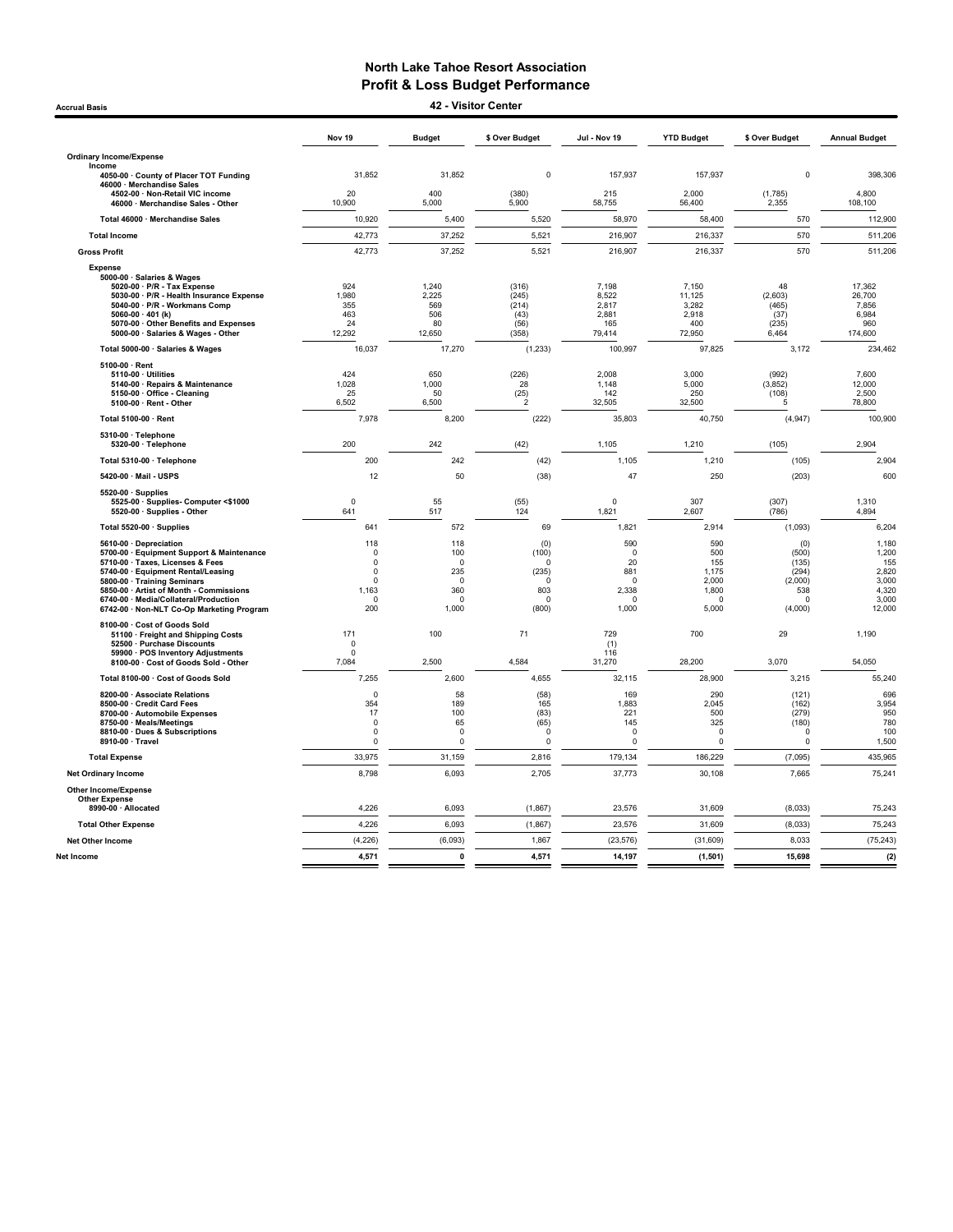**Accrual Basis** 

|                                                                                                                                                                                     | <b>Nov 19</b>                        | <b>Budget</b>                   | \$ Over Bu                 | <b>Jul - Nov 19</b>                            | <b>YTD Budget</b>      | \$ Over Bu                     | <b>Annual Bu</b>       |
|-------------------------------------------------------------------------------------------------------------------------------------------------------------------------------------|--------------------------------------|---------------------------------|----------------------------|------------------------------------------------|------------------------|--------------------------------|------------------------|
| <b>Ordinary Income/Expense</b>                                                                                                                                                      |                                      |                                 |                            |                                                |                        |                                |                        |
| Income<br>4050-00 · County of Placer TOT Funding                                                                                                                                    | 11,856                               | 11,856                          | $\pmb{0}$                  | 71,580                                         | 71,580                 | $\pmb{0}$                      | 88,866                 |
| <b>Total Income</b>                                                                                                                                                                 | 11,856                               | 11,856                          | $\mathbf 0$                | 71,580                                         | 71,580                 | $\pmb{0}$                      | 88,866                 |
| <b>Gross Profit</b>                                                                                                                                                                 | 11,856                               | 11,856                          | $\mathbf 0$                | 71,580                                         | 71,580                 | $\mathbf 0$                    | 88,866                 |
| <b>Expense</b><br>5000-00 · Salaries & Wages<br>5020-00 · P/R - Tax Expense<br>5030-00 · P/R - Health Insurance Expense<br>5040-00 · P/R - Workmans Comp<br>$5060-00 \cdot 401$ (k) | 0<br>0<br>$\mathbf 0$<br>$\mathbf 0$ | 33<br>4<br>$\overline{4}$<br>23 | (33)<br>(4)<br>(4)<br>(23) | $\mathbf 0$<br>0<br>$\mathbf 0$<br>$\mathbf 0$ | 165<br>20<br>20<br>115 | (165)<br>(20)<br>(20)<br>(115) | 396<br>48<br>48<br>276 |
| 5000-00 · Salaries & Wages - Other                                                                                                                                                  | $\mathbf 0$                          | 567                             | (567)                      | $\mathbf 0$                                    | 2,835                  | (2,835)                        | 6,804                  |
| Total 5000-00 · Salaries & Wages                                                                                                                                                    | 0                                    | 631                             | (631)                      | $\mathbf 0$                                    | 3,155                  | (3, 155)                       | 7,572                  |
| 5100-00 · Rent<br>5110-00 · Utilities<br>5140-00 · Repairs & Maintenance<br>5150-00 Office - Cleaning<br>5100-00 · Rent - Other                                                     | 0<br>$\pmb{0}$<br>$\mathbf 0$<br>544 | 5<br>3<br>6<br>72               | (5)<br>(3)<br>(6)<br>472   | $\mathbf 0$<br>0<br>$\Omega$<br>1,633          | 28<br>3<br>33<br>288   | (28)<br>(3)<br>(33)<br>1,345   | 36<br>6<br>41<br>504   |
| Total 5100-00 · Rent                                                                                                                                                                | 544                                  | 86                              | 458                        | 1,633                                          | 352                    | 1,281                          | 587                    |
| 5310-00 · Telephone<br>5320-00 · Telephone                                                                                                                                          | $\pmb{0}$                            | 42                              | (42)                       | $\pmb{0}$                                      | 223                    | (223)                          | 230                    |
| Total 5310-00 · Telephone                                                                                                                                                           | 0                                    | 42                              | (42)                       | $\mathbf 0$                                    | 223                    | (223)                          | 230                    |
| 5420-00 · Mail - USPS                                                                                                                                                               | 0                                    | $\mathbf 0$                     | $\Omega$                   | 0                                              | 18                     | (18)                           | 18                     |
| 5510-00 · Insurance/Bonding<br>$5520-00 \cdot$ Supplies                                                                                                                             | $\Omega$                             | 13                              | (13)                       | 0                                              | 50                     | (50)                           | 64                     |
| 5525-00 · Supplies- Computer <\$1000<br>5520-00 · Supplies - Other                                                                                                                  | 0<br>235                             | 12<br>$\overline{2}$            | (12)<br>233                | 0<br>2,763                                     | 1,548<br>10,507        | (1,548)<br>(7, 744)            | 1,560<br>10,510        |
| Total 5520-00 · Supplies                                                                                                                                                            | 235                                  | 14                              | 221                        | 2,763                                          | 12,055                 | (9,292)                        | 12,070                 |
| 5740-00 · Equipment Rental/Leasing<br>5900-00 · Professional Fees                                                                                                                   | 0                                    | 0                               | 0                          | $\mathbf 0$                                    | 149                    | (149)                          | 216                    |
| 5921-00 · Professional Fees - Other                                                                                                                                                 | 10,000                               | 10,000                          | $\pmb{0}$                  | 50,398                                         | 50,000                 | 398                            | 55,000                 |
| Total 5900-00 · Professional Fees                                                                                                                                                   | 10,000                               | 10,000                          | $\pmb{0}$                  | 50,398                                         | 50,000                 | 398                            | 55,000                 |
| 8700-00 · Automobile Expenses<br>8750-00 · Meals/Meetings                                                                                                                           | $\mathbf 0$<br>0                     | 3<br>1                          | (3)<br>(1)                 | $\mathbf 0$<br>$\mathbf 0$                     | 17<br>3                | (17)<br>(3)                    | 25<br>4                |
| <b>Total Expense</b>                                                                                                                                                                | 10,779                               | 10,790                          | (11)                       | 54,793                                         | 66,022                 | (11, 229)                      | 75,786                 |
| <b>Net Ordinary Income</b>                                                                                                                                                          | 1,077                                | 1,066                           | 11                         | 16,787                                         | 5,558                  | 11,229                         | 13,080                 |
| <b>Other Income/Expense</b><br><b>Other Expense</b>                                                                                                                                 |                                      |                                 |                            |                                                |                        |                                |                        |
| 8990-00 · Allocated                                                                                                                                                                 | 734                                  | 1,057                           | (323)                      | 4,092                                          | 5,486                  | (1, 394)                       | 13,080                 |
| <b>Total Other Expense</b>                                                                                                                                                          | 734                                  | 1,057                           | (323)                      | 4,092                                          | 5,486                  | (1, 394)                       | 13,080                 |
| <b>Net Other Income</b>                                                                                                                                                             | (734)                                | (1,057)                         | 323                        | (4,092)                                        | (5, 486)               | 1,394                          | (13,080)               |
| Net Income                                                                                                                                                                          | 344                                  | 9                               | 335                        | 12,695                                         | 72                     | 12,623                         | $\mathbf 0$            |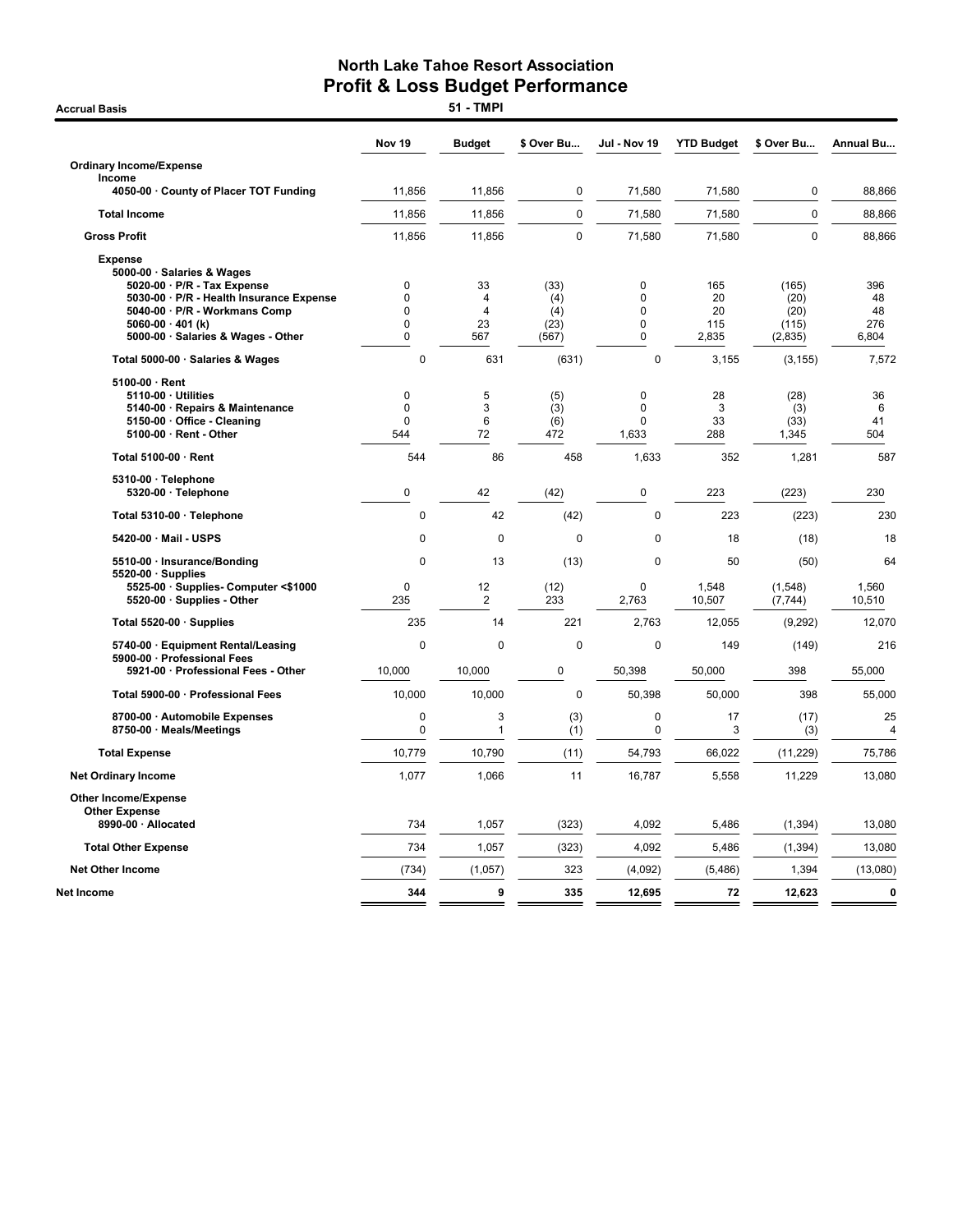| <b>Accrual Basis</b>                                                                                                        | 60 - Membership      |                       |                            |                           |                            |                            |                            |  |
|-----------------------------------------------------------------------------------------------------------------------------|----------------------|-----------------------|----------------------------|---------------------------|----------------------------|----------------------------|----------------------------|--|
|                                                                                                                             | <b>Nov 19</b>        | <b>Budget</b>         | \$ Over Budget             | Jul - Nov 19              | <b>YTD Budget</b>          | \$ Over Budget             | <b>Annual Budget</b>       |  |
| <b>Ordinary Income/Expense</b>                                                                                              |                      |                       |                            |                           |                            |                            |                            |  |
| Income<br>4200-00 · Membership Dues Revenue<br>4250-00 · Revenues-Membership Activities<br>4250-01 · Community Awards       | 11,086               | 10,833                | 253                        | 55,971                    | 54,167                     | 1,805                      | 130.000                    |  |
| 4250-04 · Silent Auction                                                                                                    | 0                    | 0                     | 0                          | 0                         | $\mathbf 0$                | 0                          | 17,000                     |  |
| 4250-05 · Sponsorships<br>4250-01 Community Awards - Other                                                                  | 0<br>0               | 0<br>0                | 0<br>0                     | 0<br>0                    | $\mathbf 0$<br>$\mathbf 0$ | 0<br>0                     | 17,000<br>16,000           |  |
| Total 4250-01 · Community Awards                                                                                            | $\mathbf 0$          | $\mathbf 0$           | $\mathbf 0$                | $\mathbf 0$               | $\mathbf 0$                | $\Omega$                   | 50,000                     |  |
| 4250-02 · Chamber Events                                                                                                    | 0                    | 833                   | (833)                      | 0                         | 833                        | (833)                      | 2,500                      |  |
| 4250-03 · Summer/Winter Rec Luncheon                                                                                        | 0                    | $\Omega$              | $\Omega$                   | 0                         | 2,700                      | (2,700)                    | 2,700                      |  |
| 4251-00 · Tues AM Breakfast Club<br>4251-01 · Tues AM Breakfast Club Sponsors<br>4251-00 · Tues AM Breakfast Club - Other   | $\Omega$<br>910      | 583<br>0              | (583)<br>910               | $\mathbf 0$<br>2,340      | 2,917<br>0                 | (2, 917)<br>2,340          | 7,000<br>3,000             |  |
| Total 4251-00 · Tues AM Breakfast Club                                                                                      | 910                  | 583                   | 327                        | 2,340                     | 2,917                      | (577)                      | 10,000                     |  |
| 4250-00 · Revenues-Membership Activities - Other                                                                            | 930                  |                       |                            | 3,576                     |                            |                            |                            |  |
| Total 4250-00 · Revenues-Membership Activities                                                                              | 1,840                | 1,417                 | 423                        | 5,916                     | 6,450                      | (534)                      | 65,200                     |  |
| 4253-00 · Revenue-Other                                                                                                     | 0                    | 333                   | (333)                      | 0                         | 1,667                      | (1,667)                    | 4,000                      |  |
| <b>Total Income</b>                                                                                                         | 12,926               | 12,583                | 343                        | 61,887                    | 62,283                     | (396)                      | 199,200                    |  |
| <b>Gross Profit</b>                                                                                                         | 12,926               | 12,583                | 343                        | 61,887                    | 62,283                     | (396)                      | 199,200                    |  |
| <b>Expense</b><br>5000-00 · Salaries & Wages                                                                                |                      |                       |                            |                           |                            |                            |                            |  |
| 5000-01 · In-Market Administration                                                                                          | (1, 375)             | (1, 375)              | 0                          | (6, 875)                  | (6, 875)                   | 0                          | (16, 500)                  |  |
| 5020-00 · P/R - Tax Expense<br>5030-00 · P/R - Health Insurance Expense                                                     | 230<br>1,112         | 434<br>849            | (204)<br>263               | 2,891<br>3,357            | 2,171<br>4,245             | 720<br>(888)               | 5,211<br>10,188            |  |
| 5040-00 · P/R - Workmans Comp                                                                                               | 20                   | 44                    | (25)                       | 184                       | 222                        | (38)                       | 532                        |  |
| $5060-00 \cdot 401$ (k)<br>5070-00 Other Benefits and Expenses                                                              | 146<br>8             | 253<br>13             | (108)<br>(5)               | 1,644<br>16               | 1,266<br>67                | 378<br>(51)                | 3,038<br>160               |  |
| 5000-00 · Salaries & Wages - Other                                                                                          | 4,055                | 6,329                 | (2, 274)                   | 21,142                    | 31,645                     | (10, 503)                  | 75,948                     |  |
| Total 5000-00 · Salaries & Wages                                                                                            | 4,196                | 6,548                 | (2, 352)                   | 22,360                    | 32,740                     | (10, 381)                  | 78,577                     |  |
| $5100-00 \cdot$ Rent                                                                                                        |                      |                       |                            |                           |                            |                            |                            |  |
| $5110-00 \cdot$ Utilities<br>5140-00 · Repairs & Maintenance<br>5150-00 · Office - Cleaning<br>$5100-00 \cdot$ Rent - Other | 28<br>11<br>58<br>93 | 36<br>44<br>27<br>497 | (8)<br>(33)<br>32<br>(404) | 182<br>11<br>338<br>1,546 | 179<br>219<br>133<br>2,485 | 3<br>(208)<br>204<br>(939) | 430<br>525<br>320<br>5,965 |  |
| Total 5100-00 · Rent                                                                                                        | 190                  | 603                   | (414)                      | 2,076                     | 3,017                      | (940)                      | 7,240                      |  |
| 5310-00 · Telephone<br>5320-00 · Telephone                                                                                  | 96                   | 150                   | (54)                       | 552                       | 750                        | (198)                      | 1,800                      |  |
| Total 5310-00 · Telephone                                                                                                   | 96                   | 150                   | (54)                       | 552                       | 750                        | (198)                      | 1,800                      |  |
| 5420-00 Mail USPS                                                                                                           | 8                    | 8                     | (0)                        | 32                        | 42                         | (10)                       | 100                        |  |
| $5520-00 \cdot$ Supplies                                                                                                    |                      |                       |                            |                           |                            |                            |                            |  |
| 5525-00 · Supplies- Computer <\$1000<br>5520-00 · Supplies - Other                                                          | 0<br>21              | 42<br>83              | (42)<br>(63)               | 0<br>104                  | 208<br>417                 | (208)<br>(313)             | 500<br>1,000               |  |
| Total 5520-00 · Supplies                                                                                                    | 21                   | 125                   | (104)                      | 104                       | 625                        | (521)                      | 1,500                      |  |
| 5710-00 · Taxes, Licenses & Fees                                                                                            | 0                    | 0                     | 0                          | 14                        | 0                          | 14                         | 0                          |  |
| 5740-00 · Equipment Rental/Leasing<br>5800-00 · Training Seminars<br>5900-00 · Professional Fees                            | 0<br>0               | 225<br>21             | (225)<br>(21)              | 674<br>0                  | 1,125<br>104               | (451)<br>(104)             | 2,700<br>250               |  |
| 5921-00 · Professional Fees - Other                                                                                         | 0                    | 83                    | (83)                       | 0                         | 417                        | (417)                      | 1,000                      |  |
| Total 5900-00 · Professional Fees                                                                                           | 0                    | 83                    | (83)                       | $\mathbf 0$               | 417                        | (417)                      | 1,000                      |  |
| 6423-00 · Membership Activities<br>6434-00 · Community Awards Dinner                                                        | 570                  | 0                     | 570                        | 1,140                     | 0                          | 1,140                      | 27,500                     |  |
| 6435-00 · Shop Local Event                                                                                                  | 0                    | 0                     | 0                          | 0                         | 2,500                      | (2,500)                    | 5,000                      |  |
| 6436-00 · Membership - Wnt/Sum Rec Lunch<br>6437-00 · Tuesday Morning Breakfast Club                                        | 315<br>0             | 0<br>500              | 315<br>(500)               | 633<br>1,741              | $\mathbf 0$<br>2,500       | 633<br>(759)               | 0<br>6,000                 |  |
| 6442-00 · Public Relations/Website                                                                                          | 379                  | 417                   | (38)                       | 2,649                     | 2,083                      | 566                        | 5,000                      |  |
| 6423-00 · Membership Activities - Other                                                                                     | 0                    | 2,683                 | (2,683)                    | 1,129                     | 2,883                      | (1,754)                    | 8,500                      |  |
| Total 6423-00 · Membership Activities                                                                                       | 1,264                | 3,600                 | (2, 336)                   | 7,292                     | 9,967                      | (2,674)                    | 52,000                     |  |
| 8200-00 · Associate Relations<br>8500-00 · Credit Card Fees                                                                 | $\mathbf 0$<br>145   | 25<br>292             | (25)<br>(146)              | 13<br>867                 | 125<br>1,458               | (113)<br>(591)             | 300<br>3,500               |  |
| 8700-00 · Automobile Expenses                                                                                               | 21                   | 63                    | (42)                       | 201                       | 313                        | (112)                      | 750                        |  |
| 8750-00 · Meals/Meetings<br>8810-00 · Dues & Subscriptions                                                                  | 8<br>0               | 83<br>46              | (76)<br>(46)               | 245<br>70                 | 417<br>229                 | (172)<br>(159)             | 1,000<br>550               |  |
| 8920-00 · Bad Debt                                                                                                          | 95                   |                       |                            | 2,138                     |                            |                            |                            |  |
| <b>Total Expense</b>                                                                                                        | 6,043                | 11,872                | (5,829)                    | 36,637                    | 51,328                     | (14, 691)                  | 151,267                    |  |
| <b>Net Ordinary Income</b>                                                                                                  | 6,883                | 711                   | 6,172                      | 25,250                    | 10,955                     | 14,295                     | 47,933                     |  |

Other Income/Expense Other Expense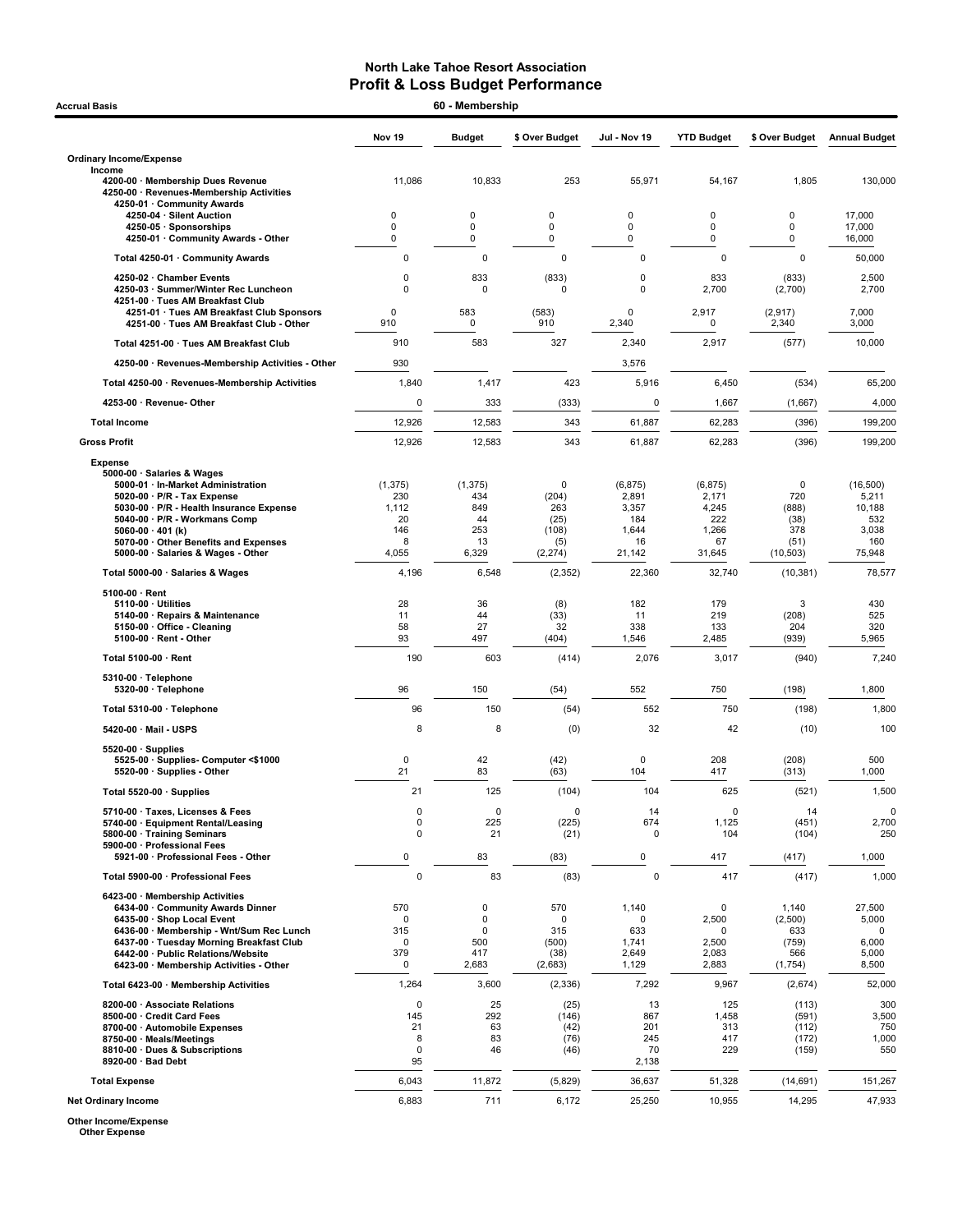| <b>Accrual Basis</b>       | 60 - Membership |               |                |              |                   |                |                      |
|----------------------------|-----------------|---------------|----------------|--------------|-------------------|----------------|----------------------|
|                            | Nov 19          | <b>Budget</b> | \$ Over Budget | Jul - Nov 19 | <b>YTD Budget</b> | \$ Over Budget | <b>Annual Budget</b> |
| 8990-00 · Allocated        | 1,467           | 2,115         | (648)          | 8,184        | 10,973            | (2,789)        | 26,107               |
| <b>Total Other Expense</b> | 1.467           | 2.115         | (648)          | 8,184        | 10,973            | (2,789)        | 26,107               |
| Net Other Income           | (1, 467)        | (2, 115)      | 648            | (8, 184)     | (10, 973)         | 2,789          | (26, 107)            |
| Net Income                 | 5.416           | (1,404)       | 6,820          | 17.067       | (18)              | 17.084         | 21,826               |